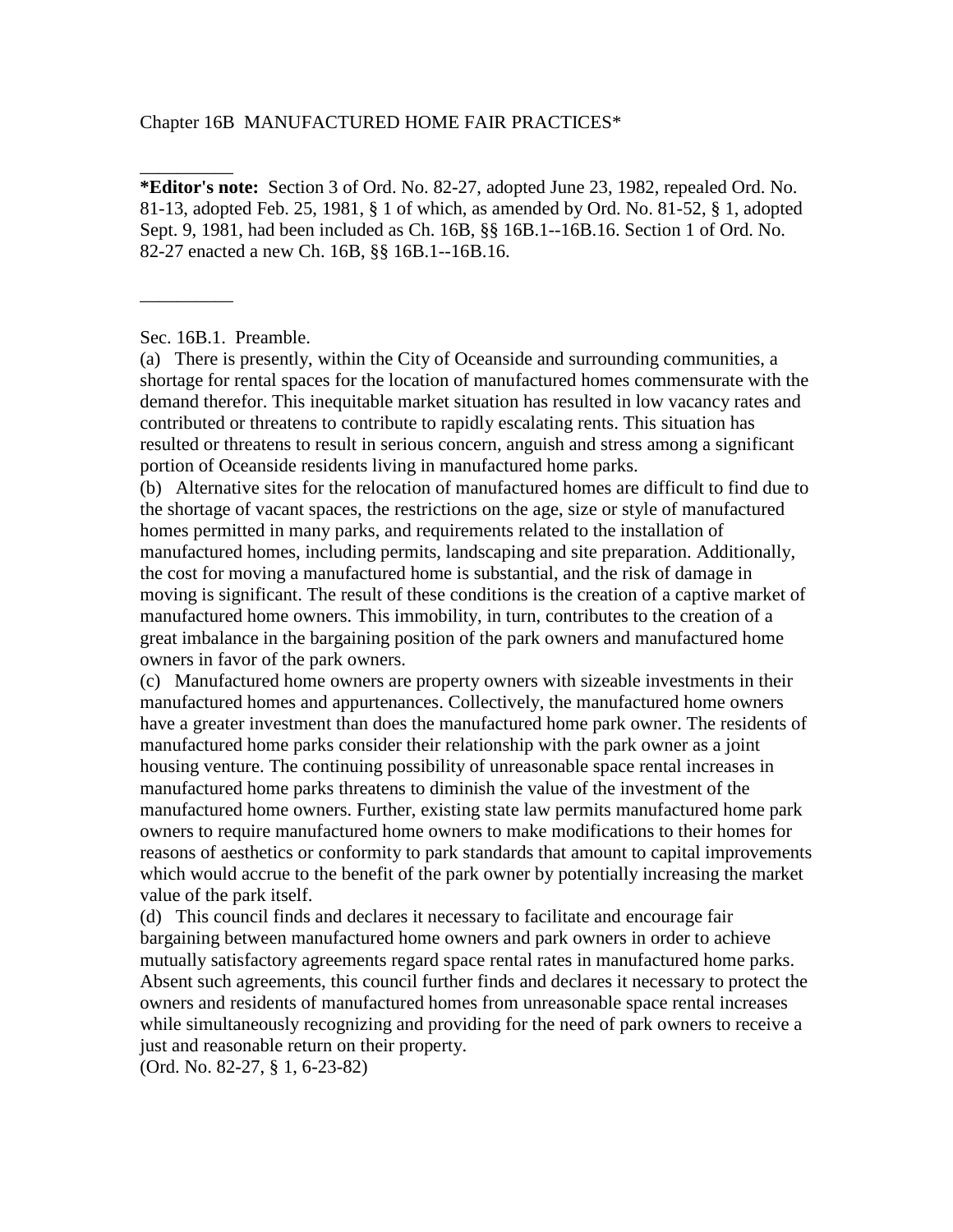Sec. 16B.2. Definitions.

(a) *Commission.* The manufactured home fair practices commission established by this chapter.

(b) *Manufactured home.* For purposes of this chapter, the term "manufactured home" shall be synonymous with the term "mobile home."

(c) *Manufactured home park.* An area of land where two (2) or more manufactured home sites are rented, or held out for rent, to accommodate manufactured homes used for human habitation. Also referred to herein as a "park."

(d) *Manufactured home park owner.* The owner, lessor, operator or designated agent thereof of a manufactured home park. Also referred to herein as a "park owner."

(e) *Manufactured home resident.* Any person entitled to occupy a manufactured home as the owner thereof or pursuant to a rental or lease agreement with the owner of a manufactured home. Also referred to herein as a "resident."

(f) *Rental agreement.* An agreement between the manufactured home park owner and a resident establishing the terms and conditions of a tenancy. A lease is a rental agreement. (g) *Space rent.* The consideration, including any bonus, benefits or gratuities, demanded or received for and in connection with the use or occupancy of a manufactured home within a manufactured home park or the transfer of a rental agreement of such a manufactured home. The use and occupancy of a rental unit shall include the exercise of all rights and privileges and use of all facilities, services and amenities accruing to the residents thereof for which a separate fee authorized by the Mobile Home Residency Law (California Civil Code Section 798 et seq.) is not charged. Nothing herein shall be construed to prevent a park owner from establishing such fees as may be authorized by the Mobile Home Residency Law. Space rent shall not include utility charges for utility services, including gas, electricity, water, trash and/or sewer service, provided to an individual manufactured home residence (as opposed to the park in general) where such charges are billing to such a residence separately from the space rent and such charges are limited to the actual value of the utility services provided to the individual residence. (h) *Hearing officer.* The hearing officer shall be either a retired California state court judge or justice or federal court judge.

(i) *Manufactured home residents' representative.* A person chosen by the affected residents empowered to enter into binding agreements or stipulations and to act on their behalf relating to the procedure to be followed in special adjustment proceedings before the commission and/or the hearing officer. Also referred to herein as the "residents representative."

(j) *Small manufactured home.* For purposes of this chapter, the term "small manufactured home" shall include any mobilehome, recreational vehicle, travel trailer, or other vehicle that is (1) located in a mobilehome, manufactured home, or recreational vehicle park, and is used by its owner or occupant as a permanent residence; and (2) is not a "mobilehome" or manufactured home" as defined in 16B.2(b).

(k) *Small manufactured home park.* An area of land where two (2) or more manufactured home sites are rented, or held out for rent, to accommodate small manufactured homes used for human habitation. Also referred to herein as a "park." For the purposes of this chapter, manufactured home park shall include mobilehome parks as defined in Section 798.4 of the California Civil Code, as well as recreational vehicle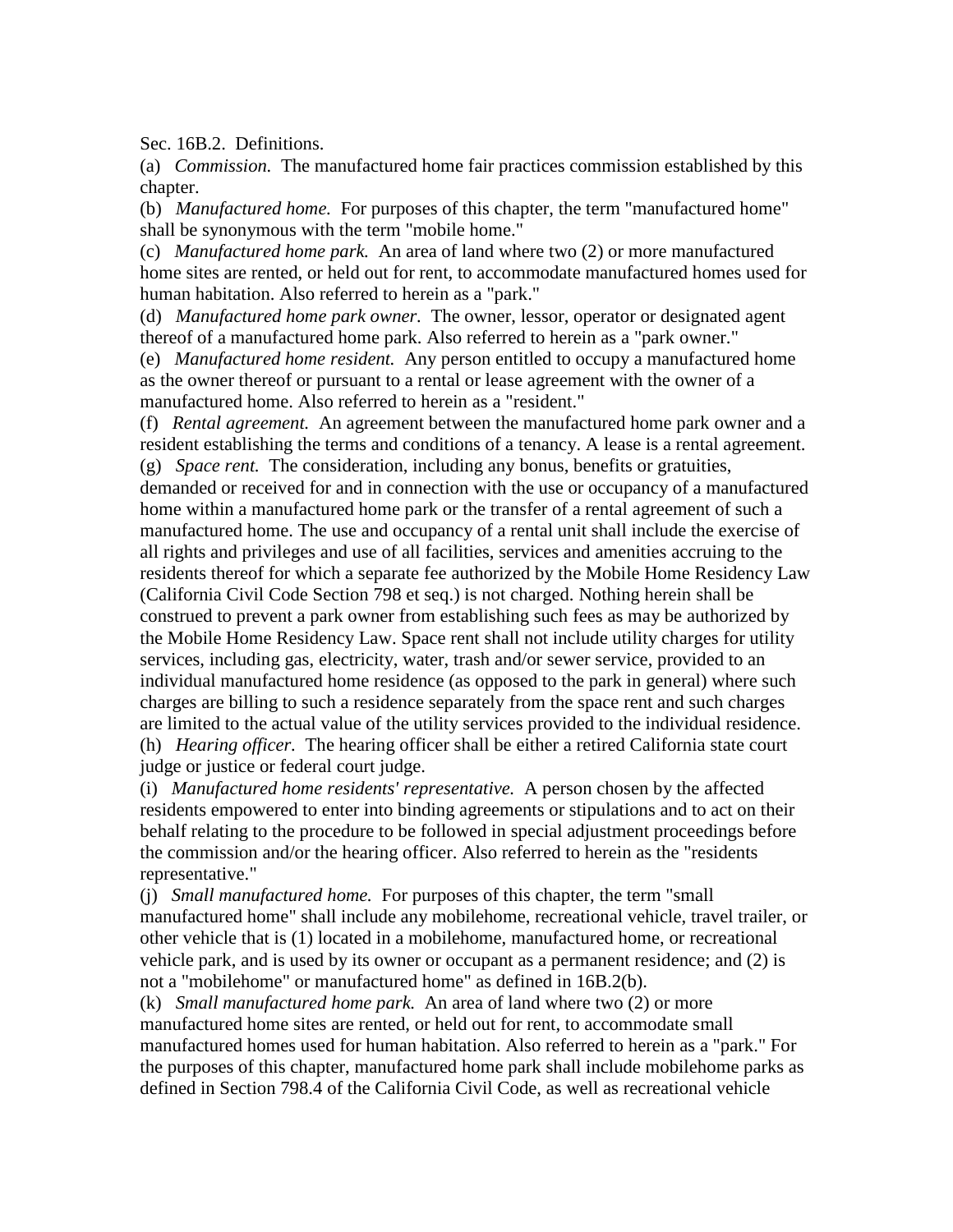parks, as defined in Section 18215 of the California Health and Safety Code, that contain two (2) or more manufactured homes.

(l) *Permanent residence.* For the purposes of this chapter, a small manufactured home is being used as a permanent residence if such vehicle (1) occupies a space within a mobilehome park, manufactured home park, or recreational vehicle park, (2) is subject to the payment of rent for the space occupied in such park, (3) has been continuously located in the park for a period of nine (9) months or longer, and (4) such occupancy does not violate the park's conditional use permit.

(Ord. No. 82-27, § 1, 6-23-82; Ord. No. 00-176-1, § 1, 3-15-00; Ord. No. 01-410-1, § 3, 6-20-01)

Sec. 16B.3. Applicability.

(a) Except as otherwise provided, the provisions of this chapter shall apply to all manufactured home parks defined in section 16B.2(c) and to all tenancies in such parks. (b) Subject to the requirements of sections 16B.5, and 16B.16, a tenancy established pursuant to a rental agreement meeting all of the requirements of Section 798.17 of the California Civil Code shall be exempt from the rental rate regulations of this chapter during the duration of the rental agreement.

(c) A tenancy in a manufactured home where the owner of the park is also the owner of the manufactured home throughout the duration of the tenancy shall be exempt from the provisions of this chapter. If the ownership of the home and the space later becomes separate rather than unified in the owner of the park, then the space rent subject to regulation shall be determined according to the space rental agreement at that time. (Ord. No. 82-27, § 1, 6-23-82; Ord. No. 91-37, § 2A, 8-28-91; Ord. No. 91-51, § 2(a), 11- 13-91; Ord. No. 98-04, § 1, 1-7-98)

Sec. 16B.4. Manufactured home fair practices commission.

(a) *Establishment.* The Manufactured Home Fair Practices Commission of the City of Oceanside is hereby established.

(b) *Membership.*

(1) The commission shall consist of a total of five (5) regular members and two (2) alternate members. All regular and alternate members shall be resident electors of the City of Oceanside. No member shall be a manufactured home owner or resident; be an owner, operator or manager of a manufactured home park; own or possess any interest in, or operate or manage, any other rental property totaling four (4) or more dwelling units, whether such four (4) units are located on one parcel or lot, or are spread among several parcels or lots. As used in this section, "dwelling unit" shall mean an apartment unit, a condominium unit, or a single-family residence.

(2) All members of the commission, regulars and alternates, shall be required to attend all commission meetings and hearings unless such member has been disqualified from participation.

(3) When a regular member is absent from a meeting, an alternate member shall participate in the commission proceedings in place of the absent regular member. An alternate member shall have voting privileges only when acting in the stead of an absent regular member.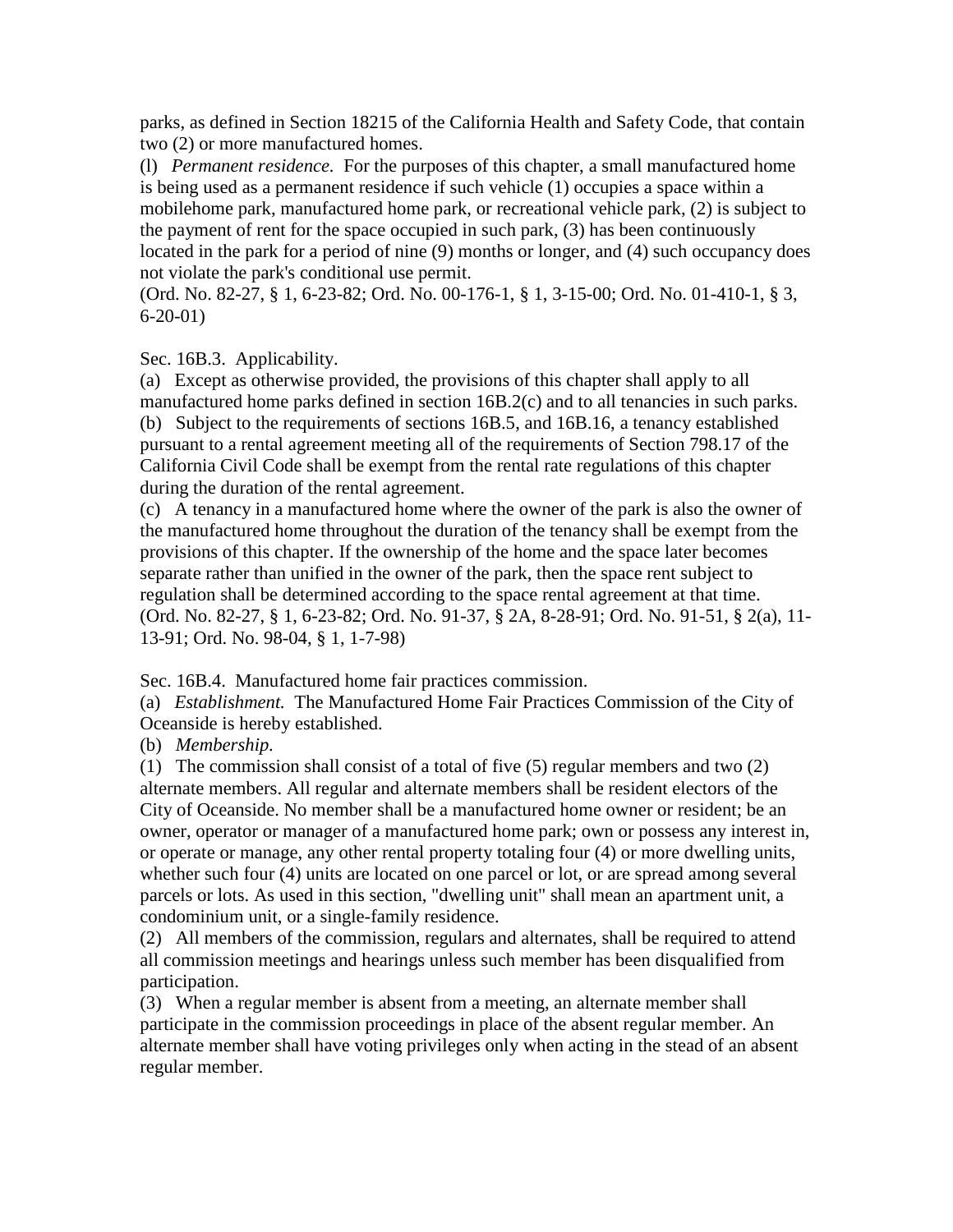(c) *Nomination and appointment.* Each member of the city council shall nominate one regular member and the mayor shall nominate one regular member and two (2) alternate members for appointment to the commission. Each such nomination shall be subject to actual appointment by the mayor with the approval of the city council.

(d) *Term.*

(1) Each regular member of the board shall serve for a term of three (3) years except as otherwise provided herein. For the first commission, the mayor shall appoint three (3) regular members for three-year terms and two (2) regular members for two-year terms. Thereafter, the successors of these members shall be appointed for terms of three (3) years. Each regular member shall hold office until a new member has been duly appointed.

(2) Each alternate member of the board shall serve for a term of two (2) years except as otherwise provided herein. Each alternate member shall hold office until a new alternate member has been duly appointed.

(3) If a vacancy shall occur otherwise than by expiration of the term, it shall be filled by appointment for the unexpired portion of such member's term.

(4) The provisions hereinabove notwithstanding, a member may be removed, at any time, with or without cause, by a majority vote of the city council.

(5) Any member who is absent, without sufficient cause, from three (3) successive meetings of the commission which such member was required to attend shall be deemed to have vacated his office.

(e) *Meetings.* Except as expressly provided herein, the commission shall establish the time and place of its meetings. All meetings of the commission shall be conducted in accordance with the provisions of the Ralph M. Brown Act [Gov. Code section 54950 et seq.].

(f) *City council guidelines; commission rules and regulations.*

(1) The city council may from time to time adopt by resolution such guidelines as it deems necessary to assist and direct the commission in the accomplishment of its duties.

(2) The commission may make and adopt its own rules and regulations for conducting its business consistent with the laws of the state, this chapter, and any guidelines adopted by the city council. Any such rules and regulations shall be reduced to writing and be on file with the secretary of the commission at all times.

(g) *Officers.* The commission may appoint such officers as it may deem necessary to carry out its duties hereunder.

(h) *Records.* The commission shall keep a record of its proceedings, which shall be open for inspection by any member of the public.

(i) *Appointment of committees and hearing officers.* The commission may appoint committees or hearing officers to hear matters on which testimony must be taken, which committees and officers shall report to the commission the findings and results of any such hearing on a matter referred to such committee or person.

(j) *Compensation.* Each member of the commission shall be entitled to such compensation as may be set by the city council. Such members shall be entitled to reimbursement for expenses incurred in the performance of their official duties. The commission shall not have any authority to expend or authorize the expenditure of any public funds, except with the prior express approval of the city council.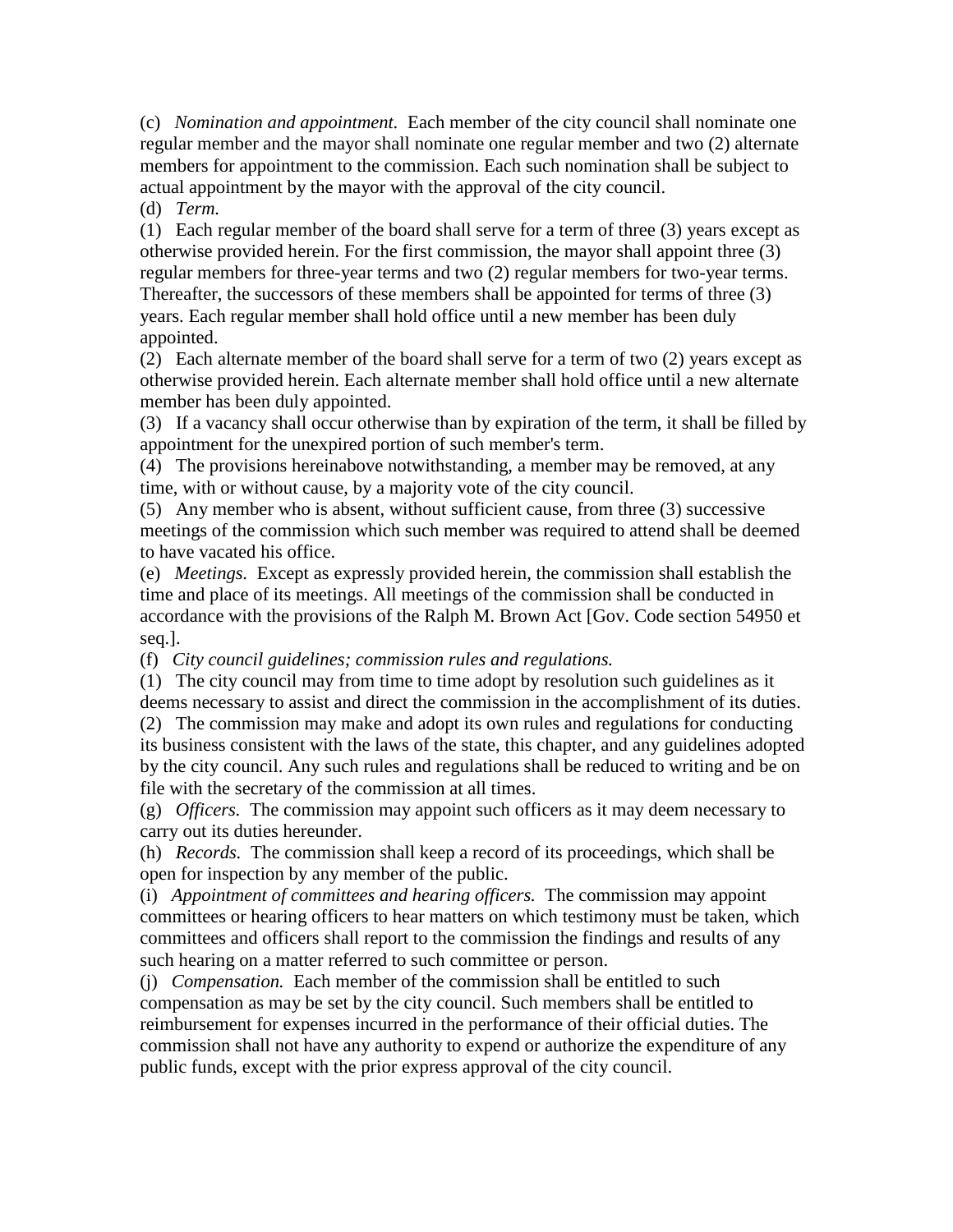(k) *Staff.* The city manager shall provide all administrative staff necessary to serve the commission. The city clerk shall serve as the secretary of the commission and shall be responsible for the maintenance of all records of the commission. The city attorney or his/her designee shall act as legal counsel to the commission.

(l) *Quorum.* Three (3) commissioners shall constitute a quorum. A majority vote of all commissioners, i.e., three (3) votes, is required for the adoption of any findings and/or order pertaining to an application filed hereunder and for the adoption, amendment or repeal of any rules and regulations of the commission. A majority vote of the quorum of the commission is required for the commission to take action on any other matter.

(m) *Duties.* The commission shall undertake and have the following duties, responsibilities and functions, together with all powers reasonably incidental thereto:

(1) To meet from time to time as may be specified by the rules and regulations of the commission in order to carry out its duties.

(2) To require such registration of manufactured home parks as the commission may deem necessary to enable it to carry out its duties.

(3) To make adjustments in space rent ceilings as provided for in this chapter.

(4) To make such studies, surveys and investigations, conduct such hearings, and obtain such information as is necessary to carry out its powers and duties.

(5) To adopt, promulgate, amend and rescind such administrative rules as may be necessary to effectuate the purposes and policies of this chapter and to enable the commission to carry out its powers and duties thereunder.

(6) To render at least semiannually a comprehensive written report to the city council concerning the commission's activities, holdings, actions, results of hearings, and all other matters pertinent to this chapter.

(7) To undertake such other related duties as may be assigned by the city council. (Ord. No. 82-27, § 1, 6-23-82; Ord. No. 87-16, § 1, 3-25-87)

## Sec. 16B.5. Registration.

(a) Within sixty (60) calendar days after the date any manufactured home park, or manufactured home space, initially becomes subject to the provisions of this chapter, and annually thereafter, the owner of such park shall register the park, including all manufactured home spaces within the park that are subject to this chapter.

(b) The initial registration shall include the name(s), business address(es), business telephone number(s) of each person or legal entity possessing an ownership interest in the park and the nature of such interest; the number of manufactured home rental spaces within the park; a rent schedule reflecting space rents within the park on the effective date of this chapter; a listing of all other charges, including utilities not included in space rent, paid by manufactured home residents within the park and the approximate amount of each such charge; and the name and address to which all required notices and correspondence may be sent.

(c) The commission is hereby empowered to require such re-registration as it deems necessary.

(d) No park owner shall be eligible to receive any rent ceiling adjustment as provided for under the provisions of this chapter unless such current registration as may then be required for the manufactured home park is on file with the commission at the time the petition for the rent ceiling adjustment is filed.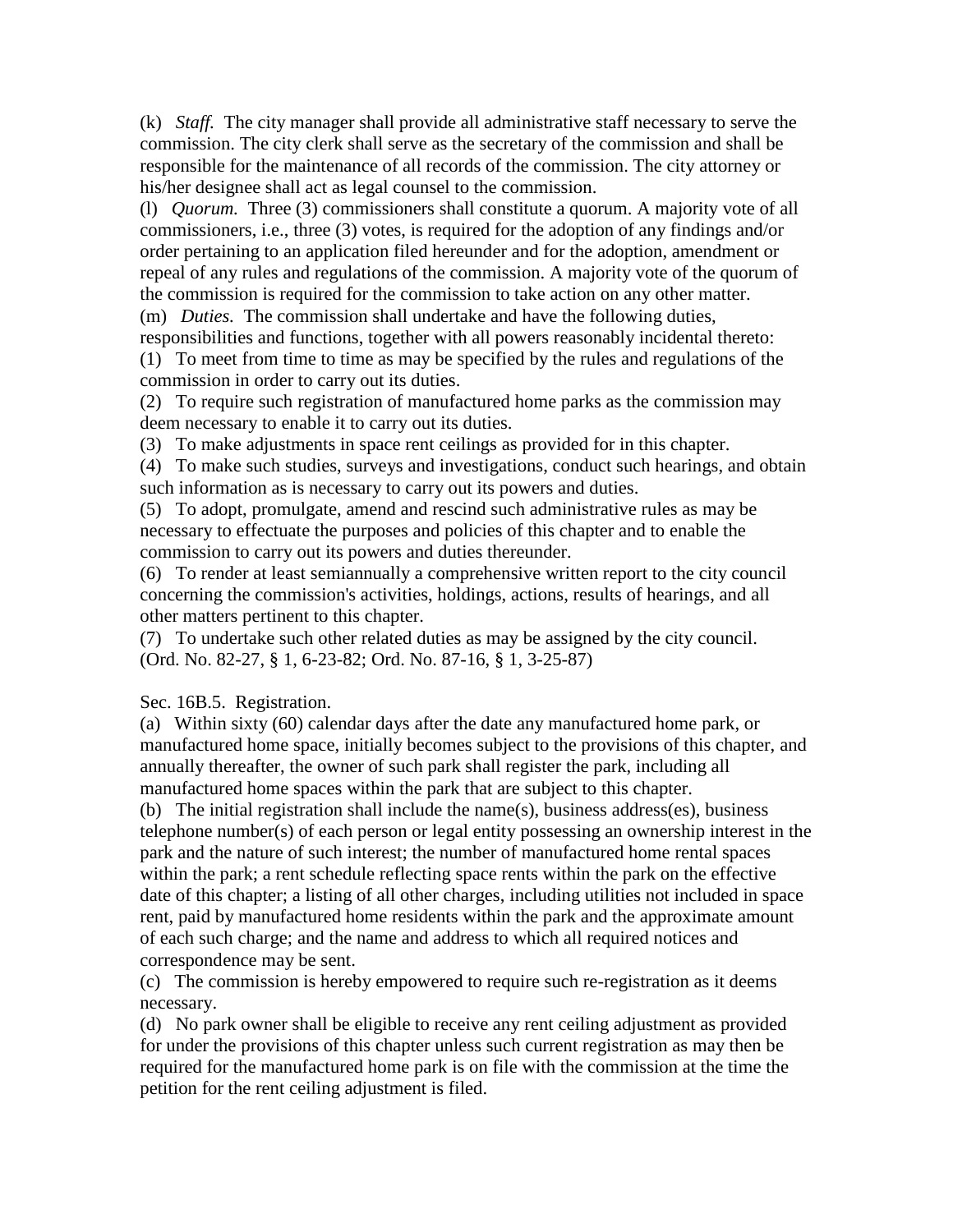(e) The registration requirements provided for in this section or which may be established by the commission shall apply to all manufactured home parks, and park spaces, including those exempt from the space rent ceiling limitation by reason of the existence of a valid park rent schedule exemption or an exemption based upon California Civil Code Section 798.17 or 798.21 or under any other applicable State or Federal law. (Ord. No. 82-27, § 1, 6-23-82; Ord. No. 84-37, § 1A, 9-12-84; Ord. No. 91-37, § 2B, 8- 28-91; Ord. No. 91-51, § 2(b), 1-13-91; Ord. No. 01-410-1, § 4, 6-20-01)

## Sec. 16B.6. Registration fee.

(a) At the time of initial registration or any subsequent reregistration, manufactured home park owners shall pay to the City of Oceanside such registration fee for each manufactured home rental space within the park, as established by resolution of the city council, except such spaces that are exempt from such fee because of a space rental agreement that meets the requirements of Section 798.17 of the California Civil Code. (b) Park owners shall be permitted to pass through to the residents of the park the first twenty-eight dollars and sixty cents (\$28.60) of the registration fee. The city council shall determine by resolution any allowable pass-thru adjustment of the registration fee over and above twenty-eight dollars and sixty cents (\$28.60). Absent such resolution, park owners shall not be permitted to pass through any portion of the registration fee beyond twenty-eight dollars and sixty cents (\$28.60).

(c) If a park owner does not pay the fee provided for in subsection (a) above within the time period established therein, a late charge shall be assessed in an amount equal to one dollar (\$1.00) for each manufactured home rental space within the park for each month or fraction thereof that such payment is delinquent.

(d) No petition will be accepted from any park owner for a space rent ceiling adjustment of any kind, no hearing or other proceeding shall be scheduled or take place, and [no] space rent ceiling adjustment [shall be] granted or take effect for any manufactured home park for which there is an unpaid registration fee.

(e) No exemption from the space rent ceiling limitation by reason of the existence of a valid park rent agreement shall be effective for any manufactured home park for which there is an unpaid registration fee.

(f) The registration fee provided by this section is intended to defray costs associated with the administration of this chapter except those costs associated with NOI and special adjustment hearings, which costs are provided for under section 16B.15(f) of this chapter. (g) The city manager is hereby directed to maintain an accurate accounting of all direct and indirect costs of administering the regulations contained in this chapter. Upon request from the city council or commission, the city manager shall submit a report to the city council of such costs and any recommendation for a change in the registration. (Ord. No. 82-27, § 1, 6-23-82; Ord. No. 91-37, § 2C, 8-28-91; Ord. No. 91-51, § 2(c), 11- 13-91; Ord. No. 01-410-1, § 5, 6-20-01)

Sec. 16B.7. Park rent schedule exemption.

(a) *Generally.* Any manufactured home park which is subject to a space rent agreement meeting the criteria set forth below shall be exempt from the space rent ceiling provisions of this chapter for the duration of such agreement.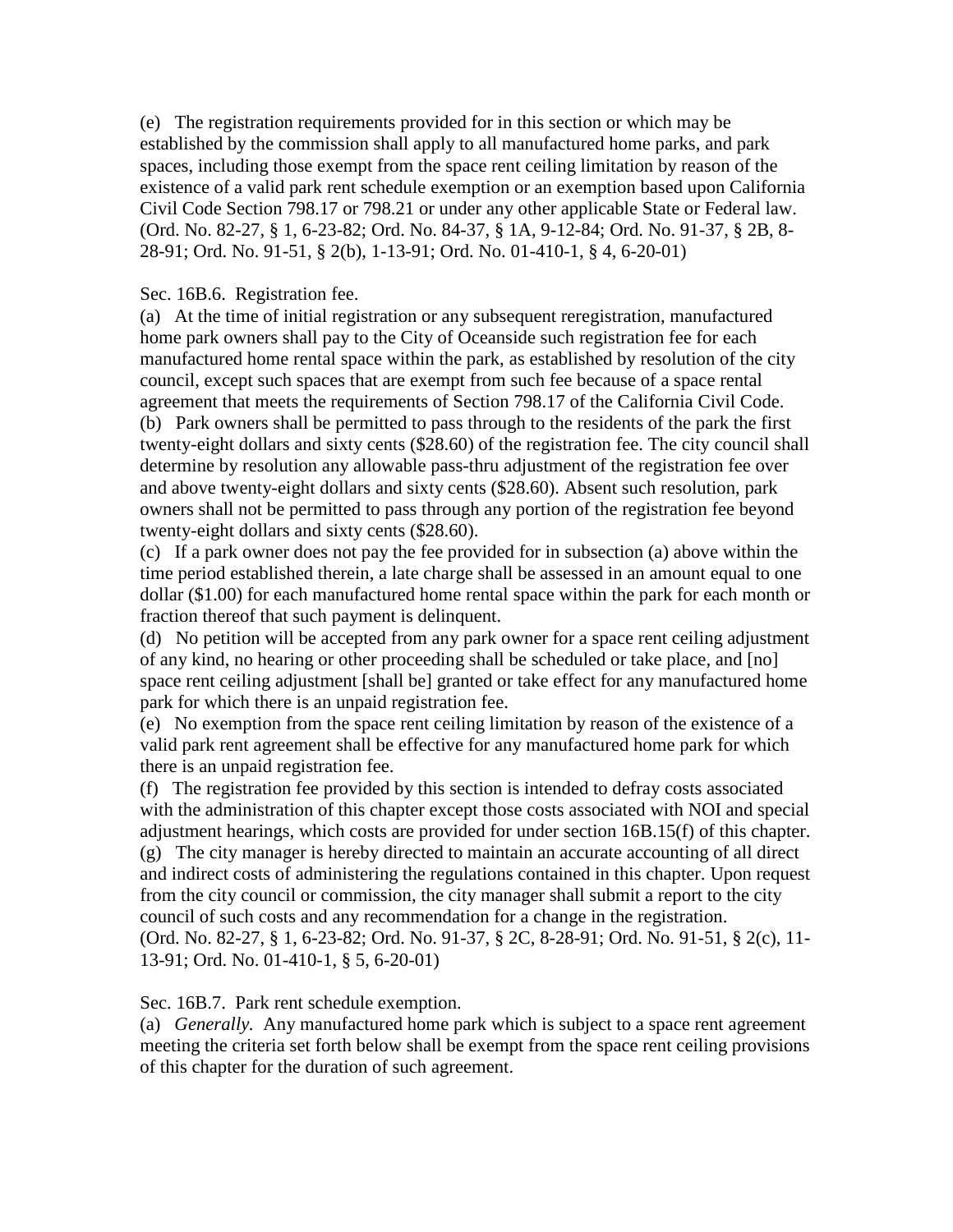(b) *Space rent agreement criteria.* An exemption as provided in subsection (a) hereinabove shall be effective only if the space rental agreement meets the following criteria:

(1) The agreement between the park owner and the residents thereof must establish a space rent schedule for the park for a minimum period of two (2) years from the date of commencement of the agreement.

(2) The agreement shall be in such form as provided by the commission and shall be binding upon both the park owner and residents for the duration thereof. The agreement may contain such other provisions as may be agreed upon by the parties and approved by the commission.

(3) The agreement must be voluntarily consented to by at least one (1) adult resident from sixty-seven (67) percent of the manufactured home rental spaces within the park with the exception of those spaces exempted from the provisions of this chapter pursuant to the provisions of section 16B.3(b).

(4) Upon approval by the commission, the park rent schedule shall apply to all residents in the park not exempt under Civil Code Section 798.17 including those residents not consenting to the park rent schedule.

(c) *Procedure for obtaining a park rent schedule exemption.*

(1) To obtain a park rent schedule exemption, the park owner shall complete a park rent schedule form provided by the commission. The park rent schedule shall indicate (a) the proposed park rent schedule, (b) the proposed duration of the rent schedule, and (c) any other provisions or conditions related to the proposed park rent schedule. The park rent schedule shall be signed by the park owner, or an agent of the park owner.

(2) The park owner shall hand deliver, or mail by first class mail postage prepaid, a copy of the completed park rent schedule form to all of the residents in the park. Included with the park rent schedule form shall be a consent form, as provided by the commission, and a stamped envelope pre-addressed to the city clerk of the City of Oceanside.

(3) In order for any park owner to receive a park rent schedule exemption, as provided in this section, the city clerk must receive a completed consent form, indicating consent to the park rent schedule, from at least one adult resident of sixty-seven (67) percent of the spaces in the park. Such consent must be received by the city clerk within the time period determined by the commission.

(4) The commission may supplement the procedures and requirements provided herein in order to effectuate the purpose and intent of this section.

(d) *Expiration of space rent agreement.*

(1) The exemption as provided for in subsection (a) hereinabove shall terminate upon the expiration of the space rental agreement unless such agreement is renewed or extended by mutual agreement of the park owner and the requisite number of residents in the park. Any such renewal or extension of such agreement must meet the criteria set forth in subsection (b) hereinabove.

(2) Upon the termination of the exemption, the manufactured home park shall be subject to the space rent ceiling provisions of this chapter. The space rent ceiling for each space previously subject to the park rent schedule shall be the space rent in effect on the date the park rent schedule exemption terminated.

(Ord. No. 82-27, § 1, 6-23-82; Ord. No. 91-37, § 2D, 8-28-91; Ord. No. 91-51, § 2(d), 11-13-91)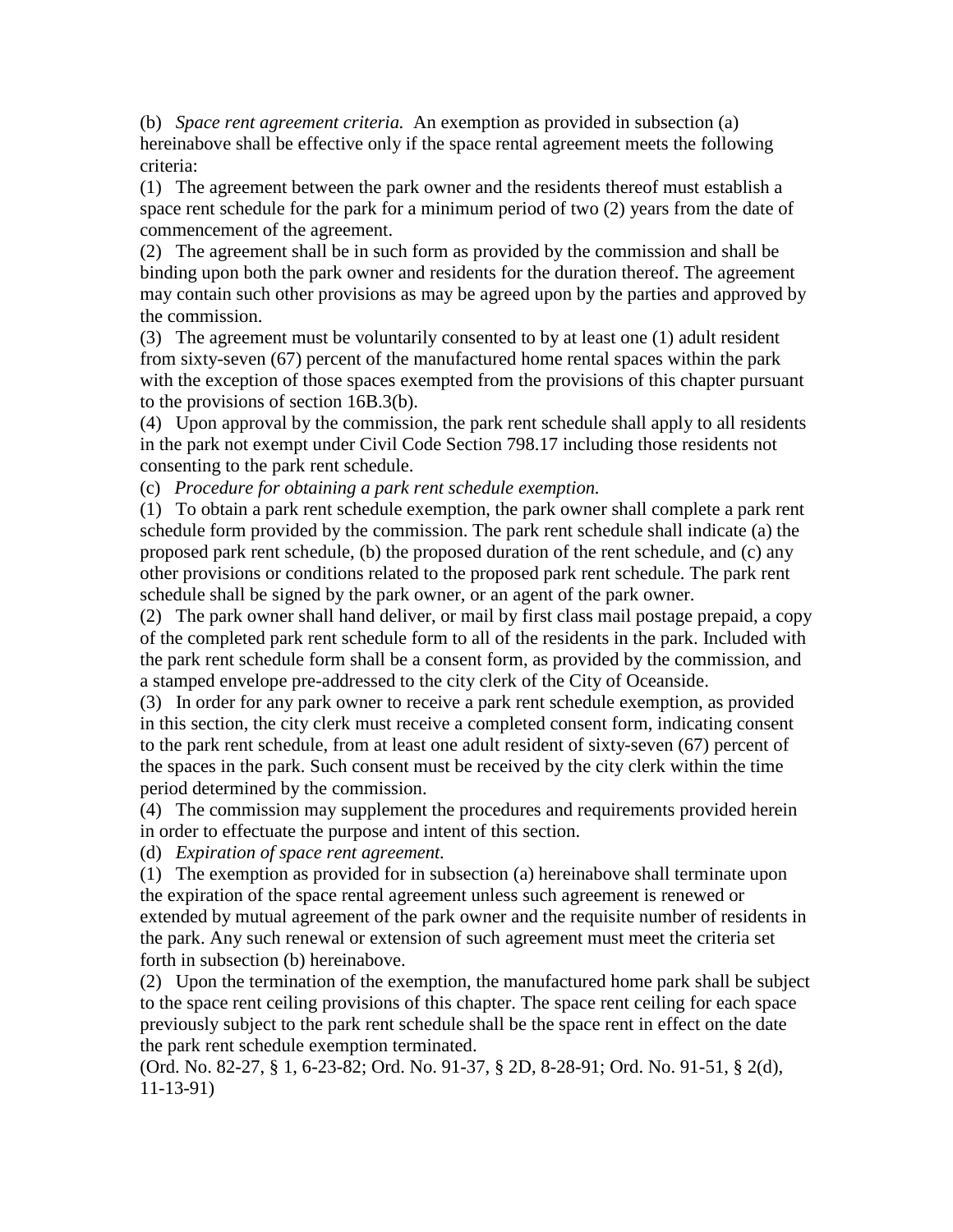Sec. 16B.8. Space rent ceiling.

(a) *Manufactured home parks having more than twenty-five (25) manufactured home sites.* Beginning the first month which commences following the one hundred twentieth day after September 12, 1984, no owner of a manufactured home park having more than twenty-five (25) spaces shall charge space rent for any manufactured home space in an amount greater than the space rent in effect on December 31, 1979. This date shall be known as the "space rent ceiling date." The space rent in effect on that date, and as thereafter adjusted in accordance with this chapter, shall be known as the "space rent ceiling."

(b) *Manufactured home parks having twenty-five (25) or fewer manufactured home sites.* Beginning the first day of the month following the day the manufactured home park owner becomes subject to this chapter, no owner of a manufactured home park having twenty-five (25) or fewer manufactured home spaces shall charge a space rent for any manufactured home space in an amount greater than the space rent in effect on April 1, 1991. This date shall be known as the "space rent ceiling date". The space rent in effect on that date, as thereafter adjusted pursuant to this chapter, shall be known as the "space rent ceiling".

(c) *[When no space rent in effect.]* If there was no space rent in effect on the space rent ceiling date, the space rent ceiling shall be the space rent that was charged for that space on the last date that space rent was charged for that space prior to the space rent ceiling date.

(d) *[Exemptions.]* If a manufactured home space is exempted from the space rental ceiling provisions of this Chapter by reason of the existence of a space rent agreement that meets the requirements of California Civil Code Section 798.17; is exempt pursuant to the provisions of California Civil Code Section 798.21 or any other applicable provision of State or Federal law; is a manufactured home owned by the park owner; is exempt as provided in section 16B.7 of this chapter, and that agreement expires, the space rent ceiling for that space shall be the space rent in effect for that space at the time the agreement expired.

(Ord. No. 82-27, § 1, 6-23-82; Ord. No. 84-37, § 1B, 9-12-84; Ord. No. 91-37, § 2E, 8- 28-91; Ord. No. 91-51, § 2(e), 11-13-91; Ord. No. 01-410-1, §§ 6, 7, 6-20-01)

Sec. 16B.9. Space rent ceiling adjustments.

(a) *Increase prohibited.* No increase in space rent ceilings shall be permitted except as provided for herein.

(b) *Initial adjustments.*

(1) *Permissive adjustment.* A park owner shall be entitled to an initial permissive adjustment of gross space rental income equal to the lesser of an eight (8) percent increase per annum since the base year or an increase equal to the percentage increase in the Consumer Price Index (CPI) from the end of the base year to the date of application for the adjustment.

(2) *NOI adjustment.* In the event a park owner does not receive a just and reasonable return on the park property after receiving the maximum permissive adjustment provided for above, a park owner may file an application with the commission for an initial adjustment of the space rent ceiling.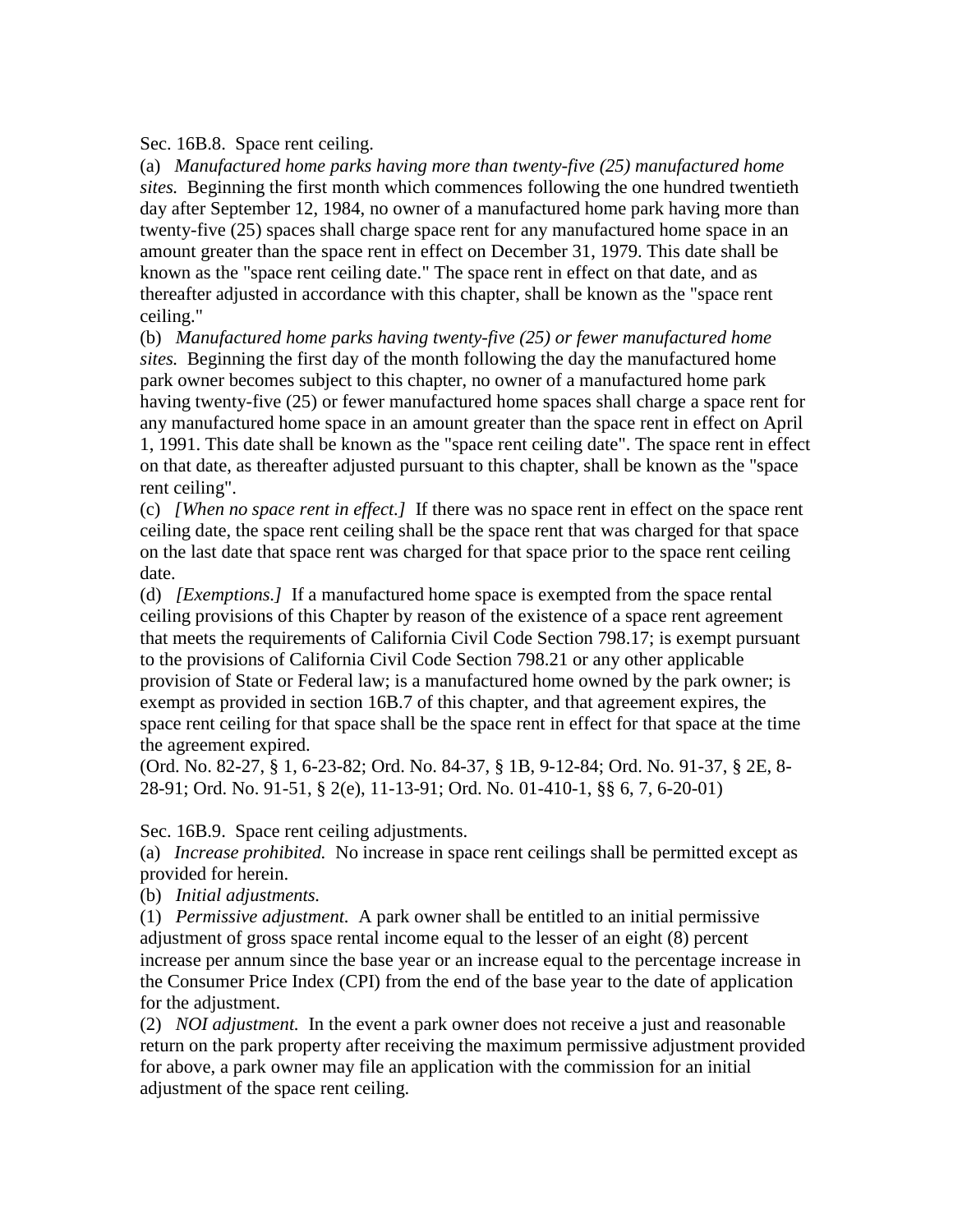A park owner shall be entitled to an adjustment of the space rent ceiling so as to enable the park owner's base year net operating income (NOI) to be increased by a rate equal to the lesser of: a) the percentage increase in the CPI since the end of the base year multiplied by that percentage of the CPI which composes the expenditure category of housing or the equivalent thereof, or b) forty (40) percent of the percentage increase in the CPI since the end of the base year. The percentage increase in the CPI shall be calculated by using the procedure set forth in section 16B.9(b)(1).

No further space rent ceiling adjustment shall be permitted in calendar year 1984, with the exception of any applicable pass-thru adjustment provided for herein.

(3) *Filing of application.* An application for either an initial permissive or NOI adjustment may be filed with the secretary to the commission no sooner than sixty (60) days following September 12, 1984. The application shall be submitted on such form as may be provided by the commission.

The commission shall review any such application in accordance with the provisions of this chapter.

(4) The initial adjustments provided under this section shall not apply to any manufactured home parks or manufactured home park spaces subject to the space rent ceiling provisions of section 16B.8(b) of this chapter.

(c) *Annual adjustment.* Commencing on July 1st in the year following the date any manufactured home park initially becomes subject to the provisions of this chapter, and every subsequent year thereafter, any park owner subject to this chapter shall be entitled to the following annual adjustments:

(1) *Permissive adjustment.* A park owner shall be entitled to an annual permissive adjustment of gross space rental income equal to the lesser of an eight (8) percent increase or an increase equal to seventy-five (75) percent of the percentage increase in the CPI for the calendar year in which the application is filed as reported by the Bureau of Labor Statistics.

(2) *NOI adjustment.* In the event a park owner believes he would not receive a just and reasonable return on his investment in the park after receiving the maximum permissive adjustment provided for above, a park owner may file an application with the commission for an alternative adjustment of the space rent ceiling based upon the park's net operating income (NOI).

(3) *Effect of previous annual adjustment.* Each year the effective date for the annual permissive adjustment shall be July 1, except in those instances where a park is transitioning from a park rent schedule to an annual permissive adjustment. No annual permissive adjustment shall be implemented if a previous annual permissive adjustment became effective within the previous twelve (12) months, e.g., residents shall not receive more than one permissive adjustment in the twelve month period from July 1 to July 1.

(d) *Pass-thru of government assessments.*

(1) A manufactured home park owner may file an application with the commission to pass through to the residents of the park governmental assessments related to the operation of the park. The application shall be submitted in such form, and at such time, as may be provided by the commission.

(2) For governmental assessment increases of a continuing nature, the commission shall permit the park owner to adjust the space rent ceiling by an amount deemed necessary to cover the increase in such assessments. The space rent ceiling for each manufactured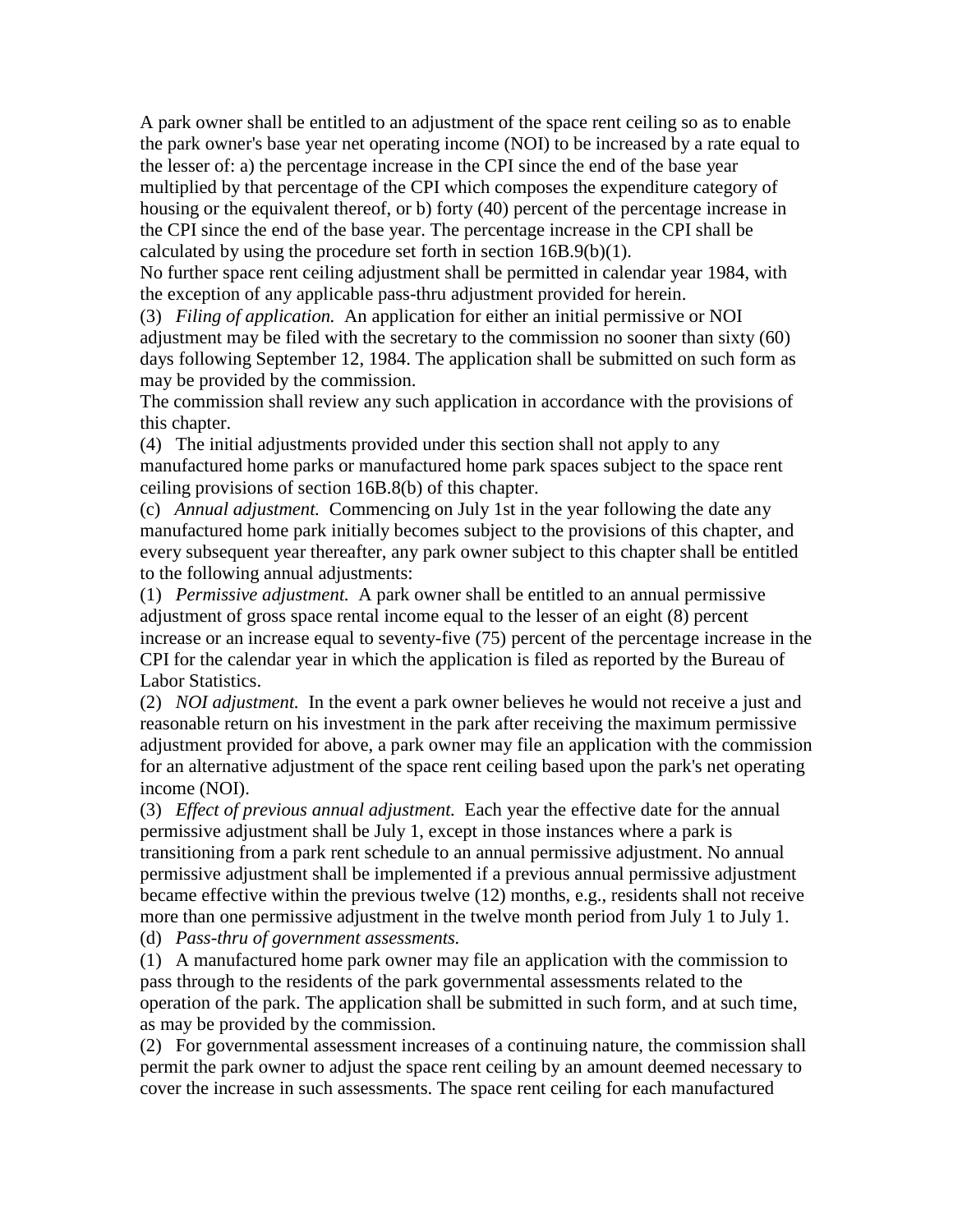home rental space shall be adjusted equally in an amount necessary to cover increases in such costs.

(3) Government assessments representing a single one-time payment, or a single assessment payable over a fixed period of time, shall not affect the space rent ceiling for the park. Park owners may pass through such assessments to the residents of the park upon terms and conditions as approved by the commission.

(4) For the purposes of this chapter, government assessments shall not include federal, state or local taxes, governmental license or registration fees, or fees paid and costs incurred pursuant to the requirements of this chapter.

(e) *Relationship of pass-thru adjustments to annual adjustments.* When considering an annual adjustment application, pass-thru adjustments received by the park owner since the most recent preceding annual or initial adjustment shall not be included in the gross space rent income used to calculate any current annual adjustment to which the park owner may be entitled.

(f) *Distribution of space rent ceiling adjustments.* In the event the commission grants any adjustment or pass-thru pursuant to any provision of this chapter, the amount of the gross adjustment or pass-thru shall be distributed to each individual space in the park based upon the percentage increase in the gross space rents of all manufactured home spaces in the park subject to this chapter. The individual space rent shall thus increase by the same percentage increase as the increase allowed to the gross space rents in the park. The park owner shall adjust the space rent ceiling for each such manufactured home rental space within the park accordingly and impose this adjustment simultaneously to all manufactured home rental spaces in the park.

(g) *Consumer Price Index (CPI).* The Consumer Price Index utilized herein shall be the Consumer Price Index for all urban consumers for the San Diego area (base = 1967). (Ord. No. 82-27, § 1, 6-23-82; Ord. No. 84-37, § 1.C--E, 9-12-84; Ord. No. 87-44, § 1.A, B, 12-2-87; Ord. No. 88-30, § 1.A--C, 8-10-88; Ord. No. 90-09, § 1.A, B, 2-28-90; Ord. No. 91-37, §§ 2F, G, 8-28-91; Ord. No. 91-51, §§ 2(f)--(i), 11-13-91; Ord. No. 01-410-1, §§ 8, 9, 6-20-01)

Sec. 16B.10. Presumption of just and reasonable return on property; fair return review hearing.

(a) Except as provided hereinbelow, it shall be presumed that the net operating income produced by a manufactured home park during the base year provided the park owner with a just and reasonable return. Park owners shall be entitled to maintain and increase their net operating income from year to year in accordance with the adjustment procedures contained in this chapter.

(b) It shall be presumed that where the NOI is less than fifty (50) percent of gross income in the base year, the park owner was receiving less than a just and reasonable return on the manufactured home park. In such a case, for purposes of determining the base year NOI, gross income shall be adjusted upward to twice the amount of the base year operating expenses.

(c) It shall be further presumed that the adjustments provided for in this chapter, including any adjustments to base year NOI and any annual adjustments or pass-thru adjustments, provide all adjustments necessary to allow the park owner a just and reasonable return on investment for any given year.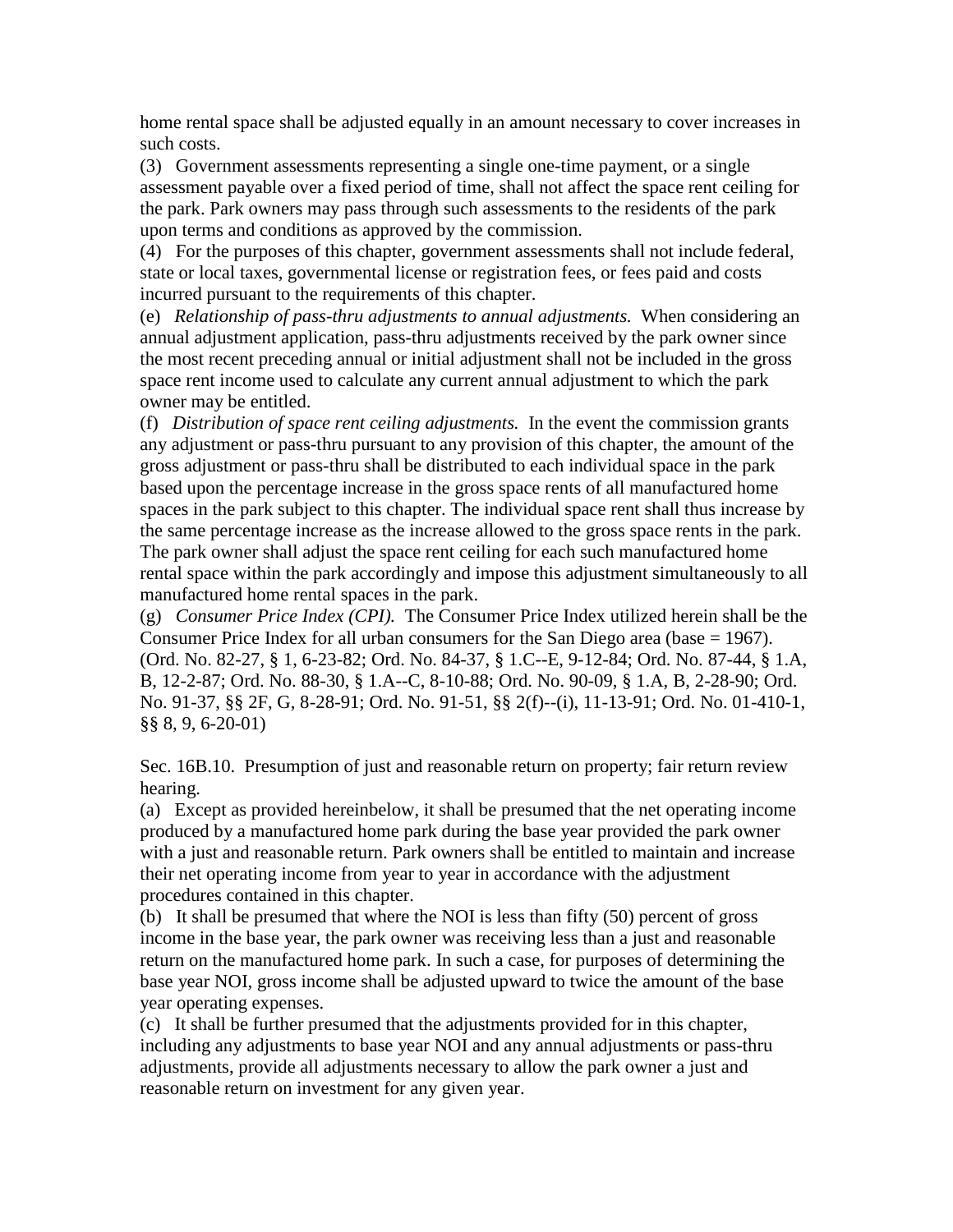(d) However, in the event a park owner contends that the application of these adjustments does not result in a just and reasonable return to the park owner for that particular year, the park owner may apply for an additional "special adjustment." The application for a special adjustment shall be in writing in such form as provided by the commission and shall be heard by the commission at a public hearing to be known as a "fair return hearing." Notice of the fair return hearing shall be given to the park owner/applicant and to the residents of the park by first class mail sent not less than twenty (20) days before the date set for the hearing.

(e) At the fair return hearing, the park owner shall bear the burden of presenting evidence rebutting the presumption stated in subsection 16B.10(c) herein, and the commission shall hear such evidence, and consider such evidence as provided in section 16B.15(d)(6), and determine, based upon the evidence presented, whether the adjustments as provided in this chapter are adequate to allow the park owner a just and reasonable return, and whether and to what extent a special adjustment is necessary to allow such just and reasonable return. The commission shall grant a special adjustment to the extent it finds such necessary to effectuate such just and reasonable return to that park owner/applicant.

(Ord. No. 82-27, § 1, 6-23-82; Ord. No. 91-51, § 2(j), 11-13-91)

Sec. 16B.11. Base year.

Except as otherwise provided herein, the base year for all manufactured home parks shall be the twelve-month period immediately preceding the space rent ceiling date applicable to that park.

For a manufactured home park which was operating under a valid space rental agreement which has expired thereby subjecting the park to the space rent ceiling provisions of this chapter, the base year shall be the last twelve (12) months of the space rental agreement. (Ord. No. 82-27, § 1, 6-23-82; Ord. No. 91-37, § 2H, 8-28-91)

Sec. 16B.12. Net operating income (NOI).

For purposes of this chapter, the net operating income (NOI) of a manufactured home park shall equal gross income (GI) less operating expenses (OE). (Ord. No. 82-27, § 1, 6-23-82)

Sec. 16B.13. Gross income (GI).

For purposes of this chapter, the gross income (GI) of a manufactured home park shall equal the following:

(a) Gross space rents, computed as gross space rental income at one hundred (100) percent occupancy; plus

(b) Other income generated as a result of the operation of the park, including but not limited to laundry and recreational vehicle storage; plus

(c) Revenue received by the park owner from the sale of gas and electricity to park residents where such utilities are billed individually to the park residents by the park owner, which revenue shall equal the total cost of the utilities to the residents minus the amount paid by the park owner for such utilities to the utility provider; minus

(d) Uncontrolled space rents due to vacancy and bad debts to the extent that the same are beyond the park owner's control. Uncollected space rents in excess of three (3)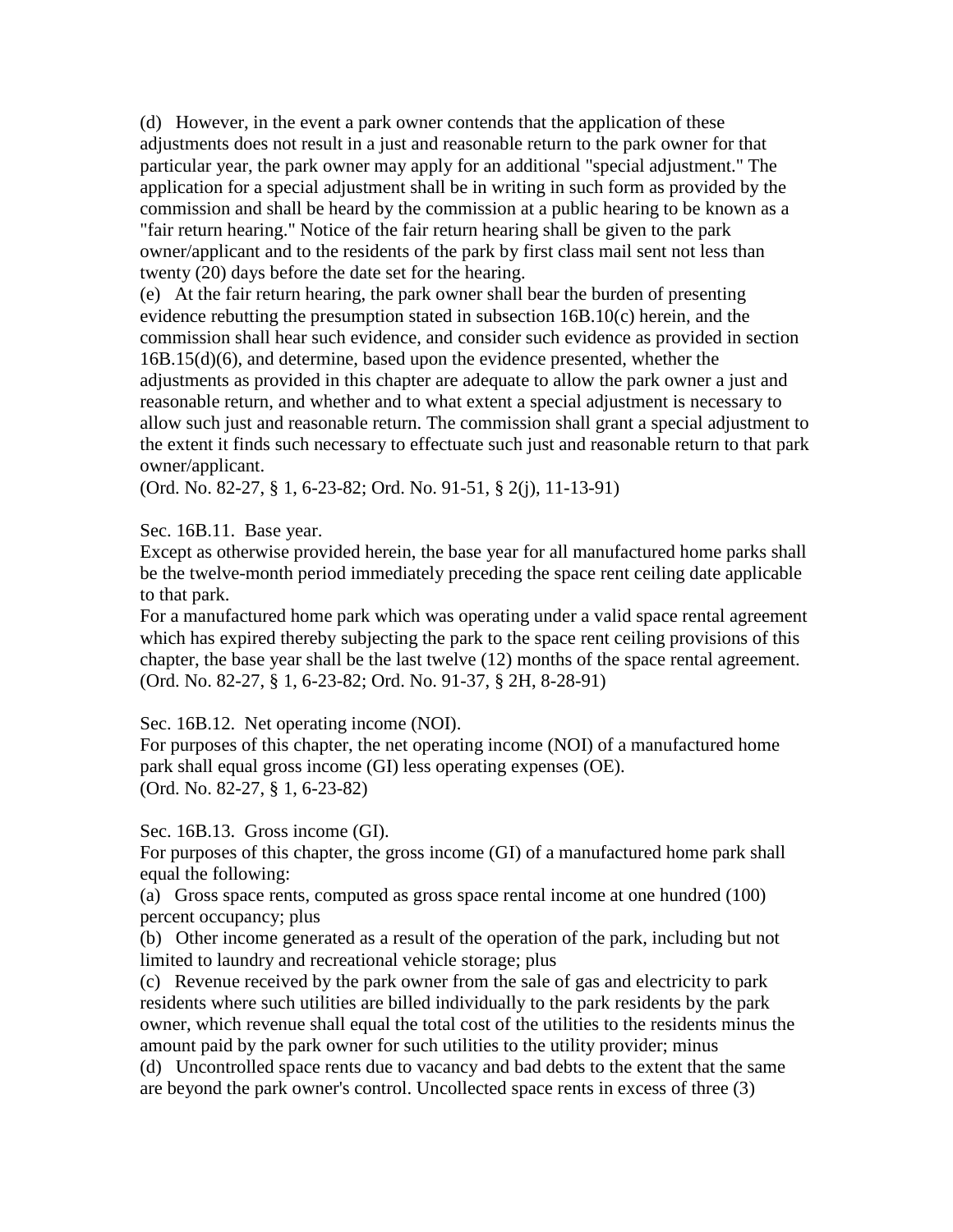percent of gross space rents shall be presumed to be unreasonable unless established otherwise and shall not be included in computing gross income. Where uncollected space rents must be estimated, the average of the preceding three (3) years' experience shall be used, or some other comparable method.

(Ord. No. 82-27, § 1, 6-23-82)

Sec. 16B.14. Operating expenses (OE).

(a) For purposes of this chapter, the operating expenses (OE) of a manufactured home park shall include the following:

(1) Real property taxes and assessments.

(2) Utility costs to the extent that they are included in space rent.

(3) Management expenses, including the compensation of administrative personnel (may include the value of any manufactured home space offered as part of compensation for such services), reasonable and necessary advertising to ensure occupancy only, legal and accounting services as permitted herein, and other managerial expenses. Management expenses are presumed to be not more than five (5) percent of gross income, unless established otherwise.

(4) Normal repair and maintenance expenses for the grounds and common facilities, including but not limited to landscaping, cleaning, repair of equipment and facilities.

(5) Owner-performed labor in operating and/or maintaining the park. In addition to the management expenses listed above, where the owner performs managerial or maintenance services which are uncompensated, the owner may include the reasonable value of such services. There shall be a maximum allowance of five (5) percent of gross income unless such a limitation would be substantially unfair in a given case. It shall be presumed that a park owner must devote substantially all or his or her time, i.e., at least forty (40) hours per week, to performing such managerial or maintenance services in order to warrant the maximum five (5) percent allowance. No allowance for such services shall be authorized unless a park owner documents the hours utilized in performing such services and the nature of the services provided.

(6) Operating supplies such as janitorial supplies, gardening supplies, stationery and so forth.

(7) Insurance premiums prorated over the life of the policy.

(8) Other taxes, fees and permits.

(9) Reserve for replacement of necessary capital improvements. This amount shall not exceed five (5) percent of gross income. The reserve shall be documented. The reserve may be included as an operating expense in a particular annual adjustment only to the extent that additional money is added to any previously approved reserve, up to a maximum of five (5) percent of current gross income.

(10) Necessary capital improvement costs exceeding reserves for replacement. A park owner may include the cost of necessary capital improvement expenditures which exceeded reserves for replacement for which the park owner has been given credit under subsection (9) of this section 16B.14(a) in the current adjustment or in any previously approved adjustment. A necessary capital improvement shall be an improvement required to maintain the common facilities and areas of the park in a decent, safe and sanitary condition or to maintain the existing level of park amenities and services.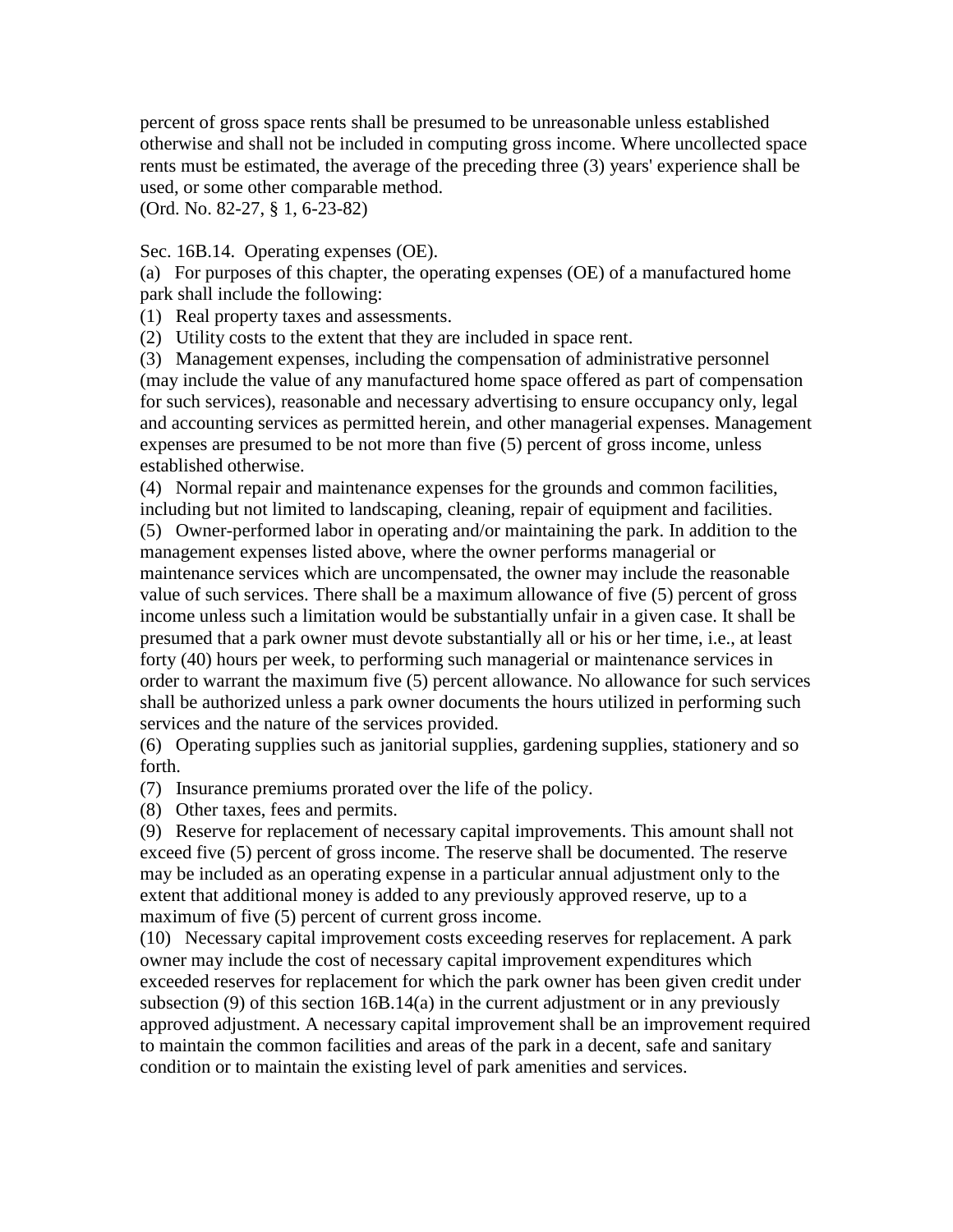Expenditures for capital improvements to upgrade existing facilities or increase amenities or services shall be an allowable operating expense only if documented and only if the park owner has:

a. Consulted with the park residents prior to initiating construction of the improvements regarding the nature and purpose of the improvements and the estimated cost of the improvements.

b. Obtained the prior written consent of at least one adult resident from a majority of the manufactured home rental spaces to include the cost of the improvement as an operating expense. Evidence of such consent must be presented at the time of filing the application seeking to include such a capital improvement expenditure as an operating expense. Any capital improvement expense shall be amortized over the reasonable life of the improvement or such other period as may be deemed reasonable by the commission under the circumstances.

In the event that the capital improvement expenditure is necessitated as a result of an accident, disaster or other event for which the park owner receives insurance benefits, only those capital improvement costs otherwise allowable exceeding the insurance benefits may be calculated as operating expenses.

(11) Involuntary refinancing of mortgage or debt principal. A park owner may, under the provisions of this subsection, be able to include certain debt service costs as an operating expense. Such costs are limited to increases in interest payments from those interest payments made during the base year which result from one of the following situations or the equivalent thereof: 1) refinancing of the outstanding principal owed for the acquisition of a park where such refinancing is mandated by the terms of a financing transactor entered into on or before the space rent ceiling, e.g., termination of a loan with a balloon payment; or 2) increased interest costs incurred as a result of a variable interest rate loan used to finance the acquisition of the park and entered into on or before the space rent ceiling.

In refinancing, increased interest shall be permitted to be considered as an operating expense only where the park owner can show that the terms of the refinancing were reasonable and consistent with prudent business practices under the circumstances. No new debt may be issued, however, reasonably necessary financing expenses may be included in the refinancing, to the extent authorized in this chapter.

(12) Increases in rental payments made on leases of land entered into on or before the space rent ceiling. A park owner may, on such terms and conditions as the commission deems reasonable, include as expenses that portion of the increase in rental payments made by the park owner on a lease of the land occupied by all or a portion of the park where such lese [lease] was entered into on or before the space rent ceiling, as follows: The park owner may include as expenses an amount not to exceed the increase in such land lease rental payments occurring since the previous commission-approved rental adjustment for the park when said increase in land lease rental payments is the result of inflation or the increase in the space rental income.

Such increased land lease rental obligations shall be permitted to be considered as an operating expense only where the park owner can show that the terms of the lease are reasonable and consistent with prudent business practices under the circumstances.

(b) Operating expenses shall not include the following: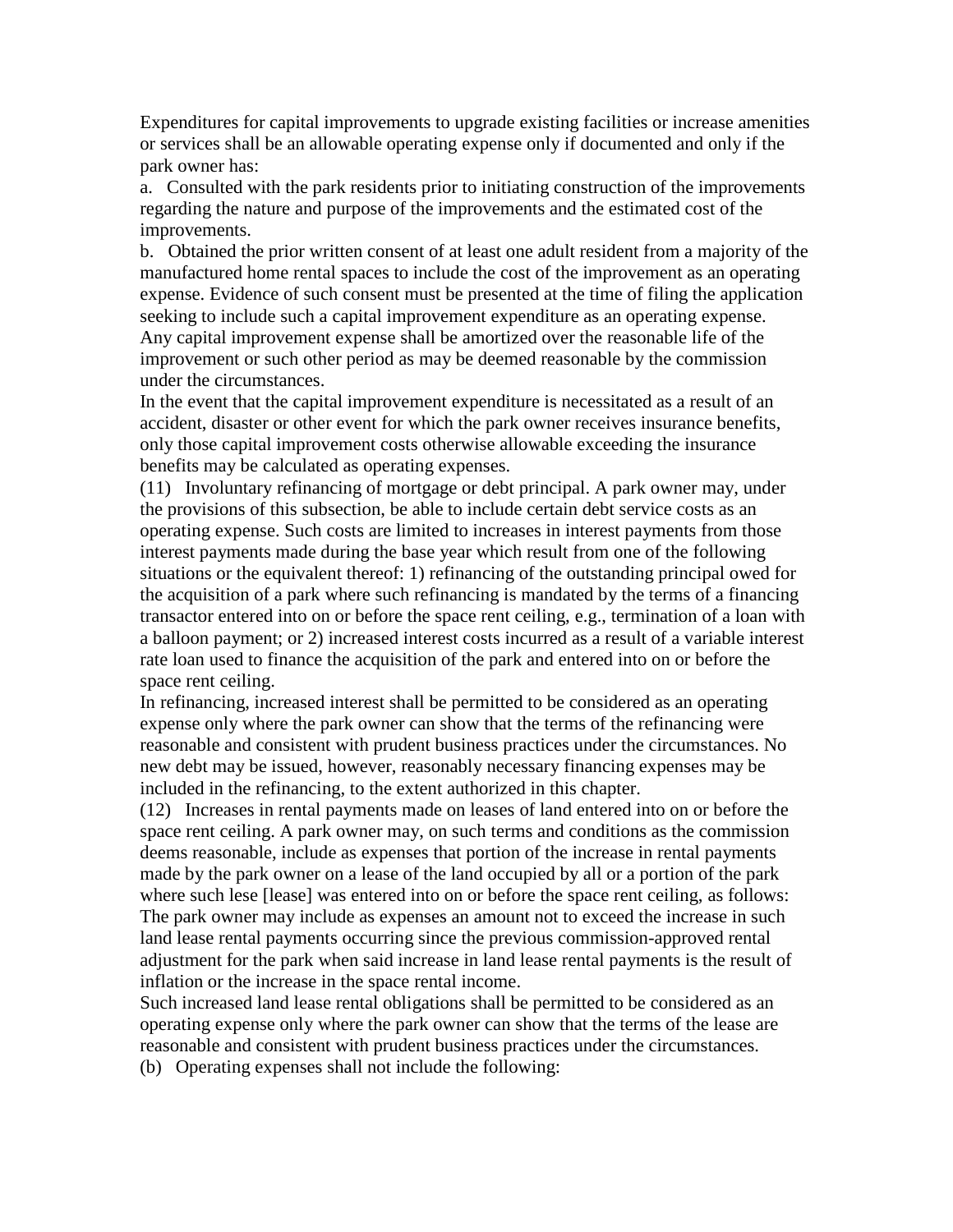(1) All debt service expenses and rental payments made on leases of land, except as provided above.

(2) Depreciation.

(3) Any expense for which the park owner is reimbursed.

(4) Attorneys fees and costs incurred in proceedings before the commission, or in connection with legal proceedings against the commission or challenging this chapter.

(5) Any late charges incurred by the park owner for failure to pay any registration fee to the city authorized by this chapter.

(c) All operating expenses must be reasonable. Whenever a particular expense exceeds the normal industry or other comparable standard, the park owner shall bear the burden of proving the reasonableness of the expense. To the extent that the commission finds any such expense to be unreasonable, the commission shall adjust the expense to reflect the normal industry or other comparable standard.

(Ord. No. 82-27, § 1, 6-23-82; Ord. No. 86-07, § 1.A--C, 2-26-86; Ord. No. 86-28, § 1.A, B, 7-23-86; Ord. No. 91-37, §§ 2I, J, 8-28-91; Ord. No. 01-410-1, § 10, 6-20-01)

Sec. 16B.15. Space rent ceiling adjustment procedures.

(a) *Initiation.*

(1) In order to initiate an annual permissive or NOI space rent ceiling adjustment, as provided in section 16B.9(c), a pass-thru adjustment, as provided in section 16B.9(d), or a special adjustment, as provided in section 16B.10(d), a manufactured home park owner must submit an application for such an adjustment to the secretary of the commission. The application shall be submitted at such time and in such form and with such supporting data as may be required by the commission. Permissive and NOI applications shall not be considered complete until the CPI figures required to calculate the adjustment are available from the Bureau of Labor Statistics.

(2) NOI and special adjustment applications shall be accompanied by an affidavit from the park owner or his designee declaring that copies of the application have either been personally served on each manufactured home resident (service on one adult member of a manufactured home household shall constitute service on each adult member thereof) or mailed first class postage prepaid to each manufactured home residence within the park. (3) The NOI or special adjustment application shall be accompanied with two (2) sets of

four-by-ten envelopes with first class postage affixed and preaddressed to each manufactured home residence in the park.

(4) The secretary to the commission shall not accept an NOI or special adjustment application for filing unless it is accompanied by both the affidavit of service or mailing and the required envelopes.

(5) Within ten (10) days of the service of notice of a park owners' special adjustment application, the affected residents shall select, by majority vote, one of their members as the residents' representative and notify the commission of their selection. If, within that ten (10) day period, the commission has not received notice of the name of the residents' representative, the commission staff shall appoint such representative from the affected residents.

(6) The residents' representative shall be empowered to enter into binding agreements or stipulations and to act on behalf of the affected residents relating to the procedure to be followed in special adjustment proceedings before the commission and/or the hearing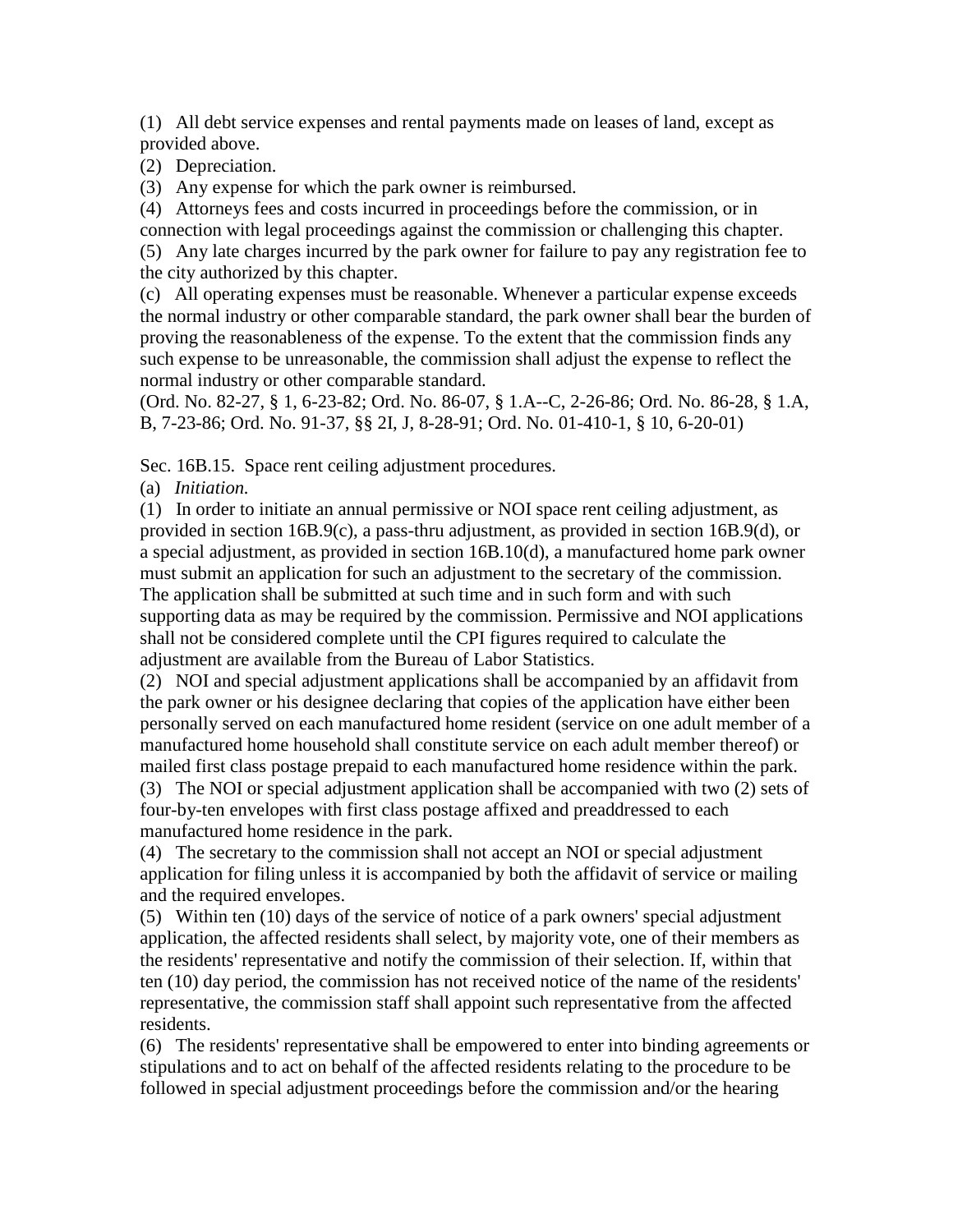officer except that such agreements and stipulations shall not be inconsistent with any provision of this chapter.

(b) *Park inspections and hearings on applications for adjustments.*

(1) Upon receipt of a complete application for a permissive, NOI, pass-thru, or special adjustment the commission, or staff shall order an inspection of the park by the Oceanside building department to determine the park's compliance with relevant health and safety standards as required under California law.

(2) If after inspection of the park it is determined that the park complies with all health and safety requirements, and all applicable zoning provisions and permits, and the park owner is otherwise entitled to a permissive or pass-thru adjustment as provided in this chapter, the commission shall authorize a permissive or pass-thru adjustment as requested in the application or as determined appropriate by the commission. The commission shall notify the park owner by first class mail of such determination.

(3) If after the investigation it is determined that the park owner is not in compliance with the health and safety requirements of California law, the commission shall notify the park owner of any and all conditions found at the park that are not in compliance with such requirements. If the commission determines that the park owner is otherwise entitled to a permissive or pass-thru adjustment as provided in this chapter, the commission shall grant the adjustment to be effective only upon the park's providing satisfactory evidence as required by the commission, that all unsatisfactory conditions in the park have been remedied.

(c) *Hearings on applications for NOI or special adjustment.*

(1) Upon receipt of a complete application, including the health and safety inspection, for an NOI adjustment, or a special adjustment under section 16B.10(d), the commission shall conduct a hearing to act upon the application in accordance with the provisions of this chapter.

(2) The secretary shall notify the park owner, or other person designated on the park's registration, and the park residents of the time, date and place of the hearing. Such notice shall be mailed at least fifteen (15) days prior to the scheduled hearing date.

(d) *Conduct of hearings.*

(1) All hearings before the commission shall be open to the public.

(2) A scheduled hearing may be continued for a reasonable period of time as determined by the commission upon stipulation of the parties thereto or upon a finding of good cause for such continuance made by the commission.

(3) The time allotted for any hearing may be reasonably limited by the commission. The commission may also reasonably restrict the time allotted to any party or other witness to present evidence or testimony.

(4) At the hearing the commission shall hear all offered testimony and receive all offered documentary evidence relevant to the application.

(5) Any party to a hearing may have assistance in presenting evidence and testimony and developing their position from attorneys, experts or such other persons as may be designated by such party.

(6) In addition to any testimony and evidence offered at the hearing by any of the parties, the commission may consider any other relevant evidence, as determined by the commission.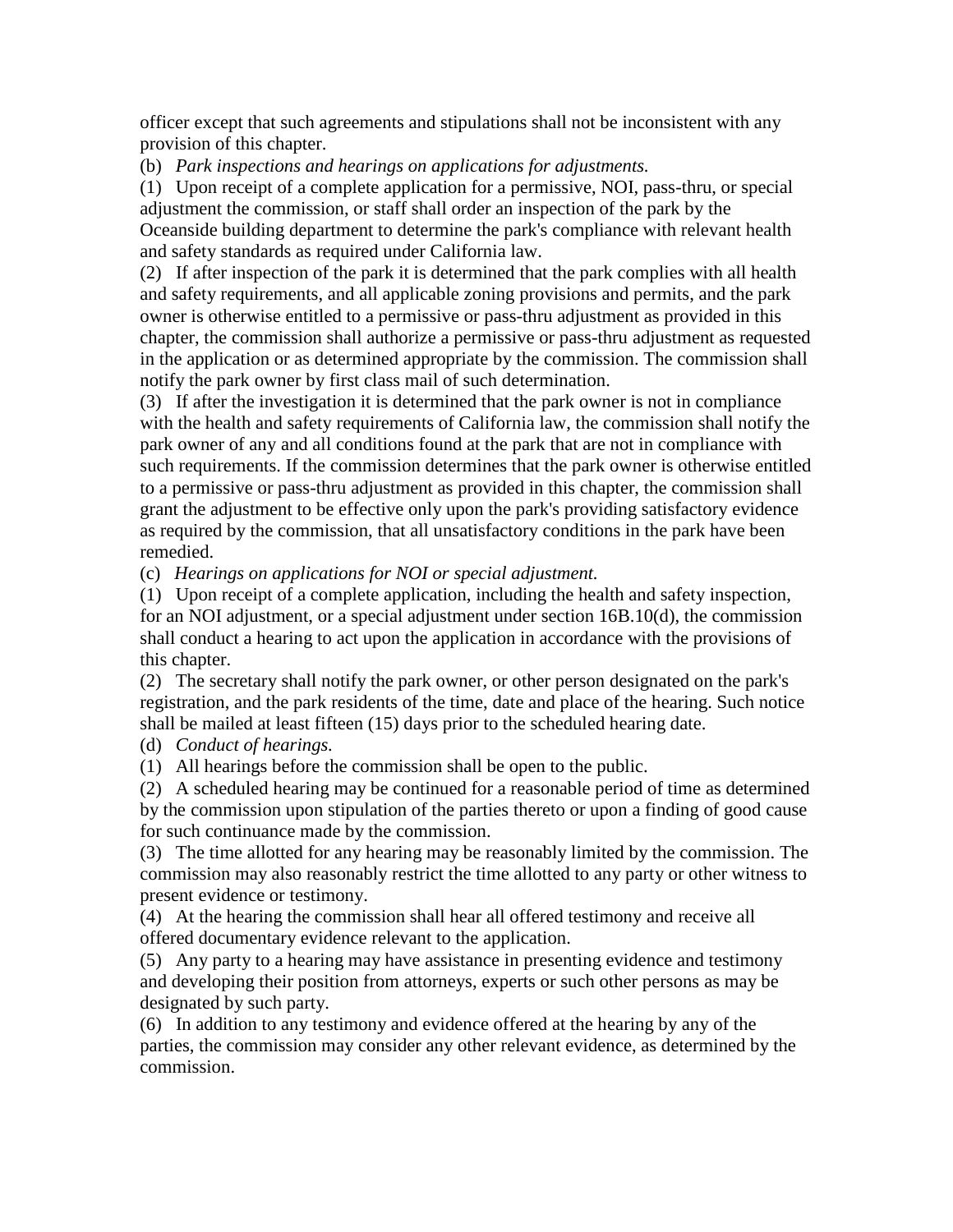(7) At the fair return review hearing, the commission shall consider all relevant, available evidence, including, but not limited to:

- a. Changes in the Consumer Price Index;
- b. Rent for comparable mobilehome spaces in the City of Oceanside;
- c. The length of time since the last rent increase or rent adjustment;
- d. Capital improvements made to the park and the costs for such improvements;
- e. Changes in property taxes or other assessed taxes to the park;
- f. Rent paid by park owner/applicant for leased land;
- g. Changes in utility charges or rates;
- h. Changes in reasonable operating and maintenance expenses;
- i. The need for repairs caused by circumstances other than ordinary wear and tear;

j. The amount and quality of services and amenities provided by the park

owner/applicant to the residents of the park;

k. The park owner/applicant's investment, additional investments, appreciation, depreciation, and possible tax benefits; and

l. Any particular hardship circumstances of the park owner/applicant or the residents. It shall be the responsibility of the applicant for a special adjustment to provide any such evidence available to him or her upon request by the commission.

(e) *Determination of allowable adjustment by the commission.*

(1) The commission shall render its written findings and decision on the application within such time period as provided by this chapter.

(2) The commission shall grant such space rent ceiling adjustment as it determines, in its sole discretion, is appropriate based upon its findings.

(3) Any space rent ceiling adjustment granted by the commission shall become effective in accordance with the provisions of this chapter.

(4) No NOI or special adjustment shall become effective until the park has passed the health and safety inspection provided in subsection 16B.15(b)(1).

(f) *Hearing fees.*

(1) The city council shall set appropriate hearing fees by resolution.

(2) There shall be no required fee for an annual permissive adjustment or pass-thru application.

(3) A park owner submitting an application for an NOI adjustment or a special adjustment shall submit with the application a hearing fee as determined by resolution of the city council. The application shall not be complete unless and until such fee is received by the commission secretary. In the event the park owner is granted the NOI adjustment requested in the application, or in the event the park owner is granted any special adjustment at the fair return hearing, the park owner shall be entitled to pass through the hearing fee to the residents of the park along with the adjustment granted, only to the extent, if any, such pass-thru is included in the decision of the commission.

(g) *Uniform application procedure.*

(1) All applications for annual permissive or NOI adjustments shall be received by the commission secretary on or before March 1st of each year.

(2) Applications that are complete on or before March 15th shall be set for hearing and heard by the commission no later than April 30th in the year the application is submitted. The decision of the commission with respect to any such application shall be issued no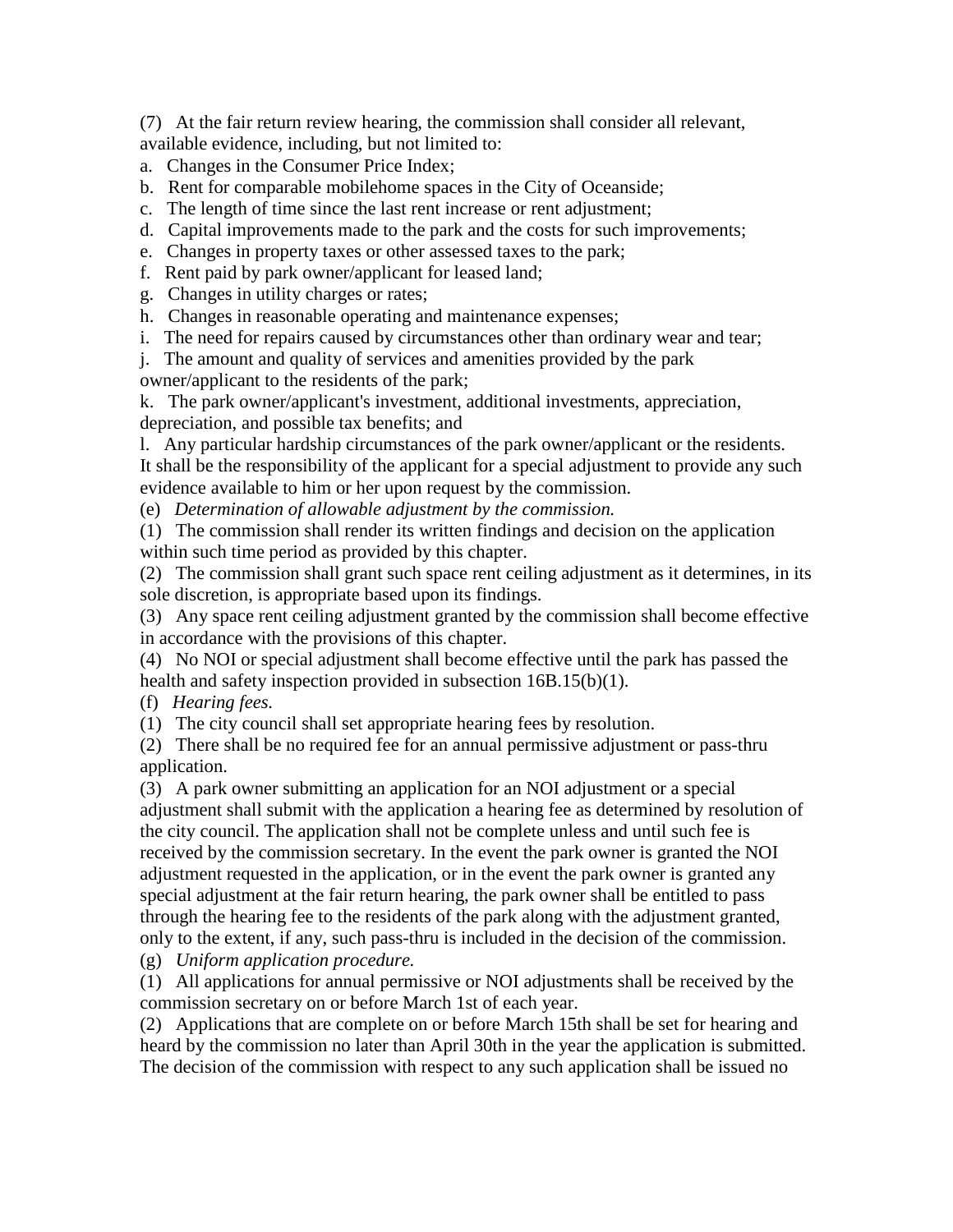later than April 30th of that year, and the effective date of any allowable increase shall be no earlier than July 1st of that year.

(3) An application shall be deemed complete when (a) the park is current in all registration and registration fee requirements, (b) the completed application has been submitted to the commission, (c) all supporting material, as required by the commission, has been received by the commission, and (d) the commission has received the required hearing fee if applicable.

(4) If the application is not complete on March 15, the hearing may be delayed until thirty (30) days after the application is deemed by the city to be complete.

(5) Applications for a special adjustment pursuant to 16B.10(d) may be submitted at any time. A hearing on the application for a special adjustment shall be commenced within sixty (60) days from the date the completed application is received by the commission, and a decision by the commission shall be issued no later than thirty (30) days from the date of the completion of the commission hearing.

(h) *Reserved.*

(i) *Miscellaneous additional provisions.*

(1) No NOI or special adjustment shall be granted unless supported by the preponderance of the evidence submitted at the hearing.

(2) The commission shall render its written findings and decision on the application within fourteen (14) calendar days from the date of the close of the hearing or as otherwise provided in this chapter. The secretary shall send a copy of the commission's findings and decision to the park owner or other person designated on the park's registration and to such residents as may request such findings and decision.

(3) Pursuant to its findings, the commission shall grant such space rent ceiling adjustments as are justified thereby. The decision of the commission shall be final except in regard to special adjustment decisions. A special adjustment decision of the commission may be appealed as further set forth and provided in this chapter.

(4) Any space rent adjustment granted by the commission shall become effective thirty (30) days following the commission's ruling thereon, subject to the provision of appropriate notices pursuant to Civil Code Section 798.30, or as otherwise authorized by the commission, or pursuant to the provisions of this chapter.

(j) *Appeal of commission special adjustment decision.*

(1) Appeal procedures. A special adjustment decision of the commission rejecting the application, denying a rent increase, granting a rent increase, or granting a modified rent increase may be appealed to a hearing officer selected in accordance with the provisions in this chapter.

a. *Time for filing notice of appeal.* The commission decision may be appealed by filing a notice of appeal with the commission within fifteen (15) days of the date when the commission's decision was served upon the park owner and the residents.

b. *Contents of notice appeal.* The notice of appeal shall be filed on a form prescribed by the commission and contain a statement setting forth generally in what manner the commission's findings, conclusions and decision are claimed to be in error or fail to follow the provisions set forth in this chapter.

c. *Proof of service of notice of appeal.* The party filing the appeal must provide the commission with proof of service of the notice of the appeal to the opposing party (park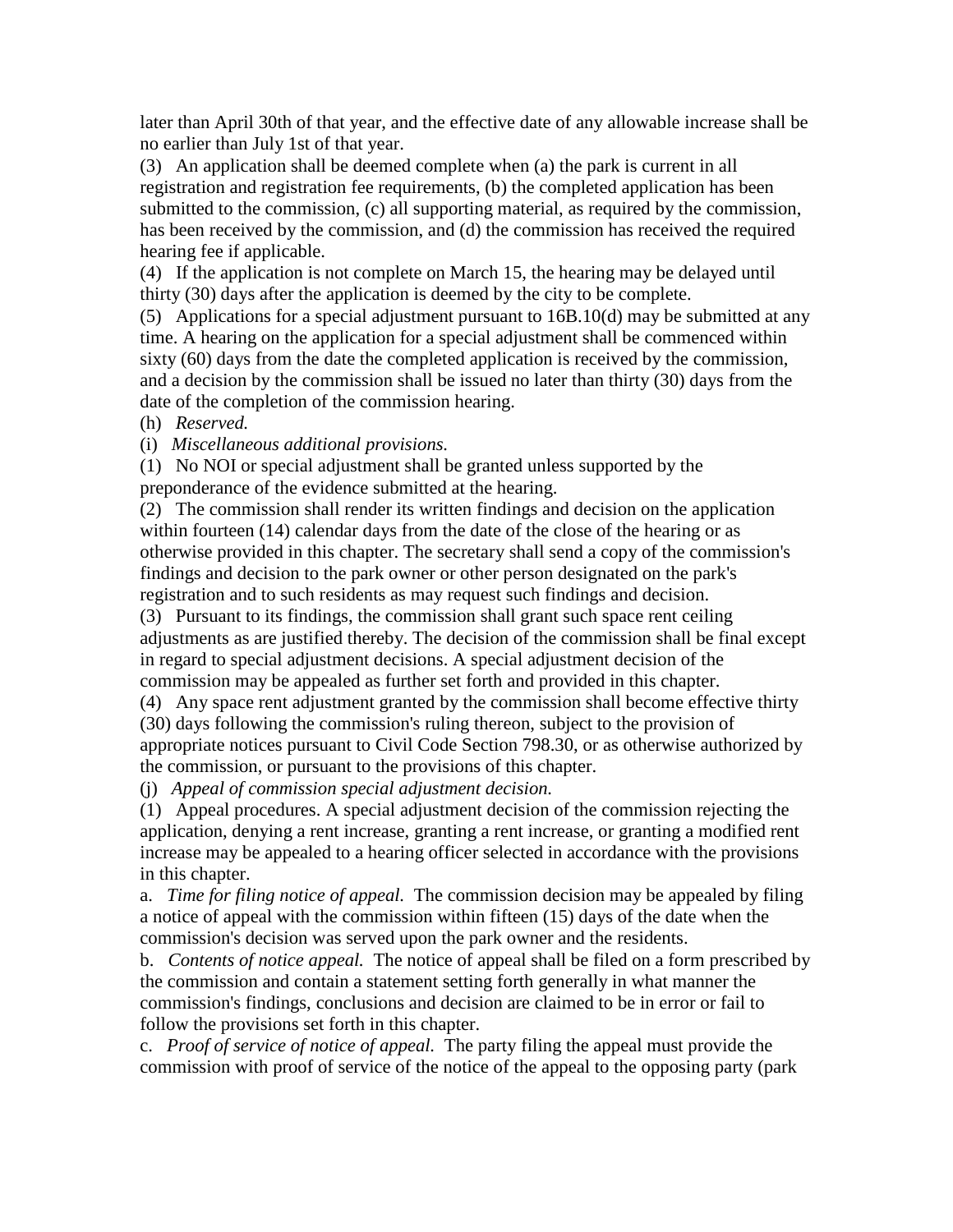owner or residents' representative) at the time of filing of the notice of appeal. The appeal will not be deemed effective in the absence of this proof of service.

(2) Selection of hearing officer. The commission staff shall obtain a list of retired judges or justices from the California State and Federal courts, and from that list of retired judges/justices shall develop and maintain a list of hearing officers. Within five (5) days after the appeal is deemed effective, each party (the park owner and the residents' representative) will be given the opportunity to review the hearing officer list and agree on the selection of the hearing officer. In the event the parties are unable to agree on a hearing officer within five (5) days, the commission staff will designate a panel of five (5) hearing officers from its list. Within five (5) days of notification by the commission staff of the names on the panel, the parties (the park owner and the residents' representative) shall meet and select the hearing officer from that panel. The process for selection will require a coin toss, the winner (either park owner or residents' representative) shall strike one name from the panel. The other party shall strike one name, and the parties shall then alternate in striking names until only one name remains who shall serve as the hearing officer. Within five (5) days of this selection, the commission staff shall issue a notice of appointment of the hearing officer.

(3) Costs and expenses of the hearing officer.

a. Within five (5) days of the commission staff's notice of appointment of the hearing officer, the commission staff shall inform the appealing party of the hearing officer's estimated costs to conduct the appeal.

b. Within five (5) days of such notification, the appealing party shall deposit those estimated costs with the city clerk. As soon as the deposit is made, the hearing officer shall commence his/her duties as set forth below. Failure to timely deposit such estimated costs shall result in a dismissal of the administrative appeal.

c. If, at the close of the hearing, an appealing park owner is deemed to be the "successful party" by the hearing officer, the costs and expenses of the hearing officer may be included in the hearing officer's rent decision and the affected residents' rents adjusted in the form of higher rents. If, at the close of the hearing, the appealing residents are deemed to be the "successful party" by the hearing officer, the cost and expenses of the hearing officer may be included in the hearing officer's rent decision and the affected residents' rents adjusted in the form of lower rents.

(4) Powers and duties of hearing officer.

a. Within five (5) days of the city clerk's receipt of the hearing officer deposit, the hearing officer shall receive the complete commission file, including copies of taped recordings of the commission hearing(s).

b. Within thirty (30) days of the city clerk's receipt of the hearing officer deposit, the hearing officer shall commence the administrative appeal hearing. By stipulation, the parties may extend this thirty (30) day hearing period for any length of time. In the absence of such stipulation, the hearing officer may, on his/her own motion, extend the thirty (30) day hearing period for up to an additional fifteen (15) days.

c. Not less than twenty (20) days prior to the appeal hearing date, the hearing officer shall provide the parties (park owner and residents' representative) with written notification of the date, place and time of the hearing. The same notice shall set forth a time schedule for the filing of written argument and/or any request to file additional evidence which the parties wish the hearing officer to consider at the appeal hearing.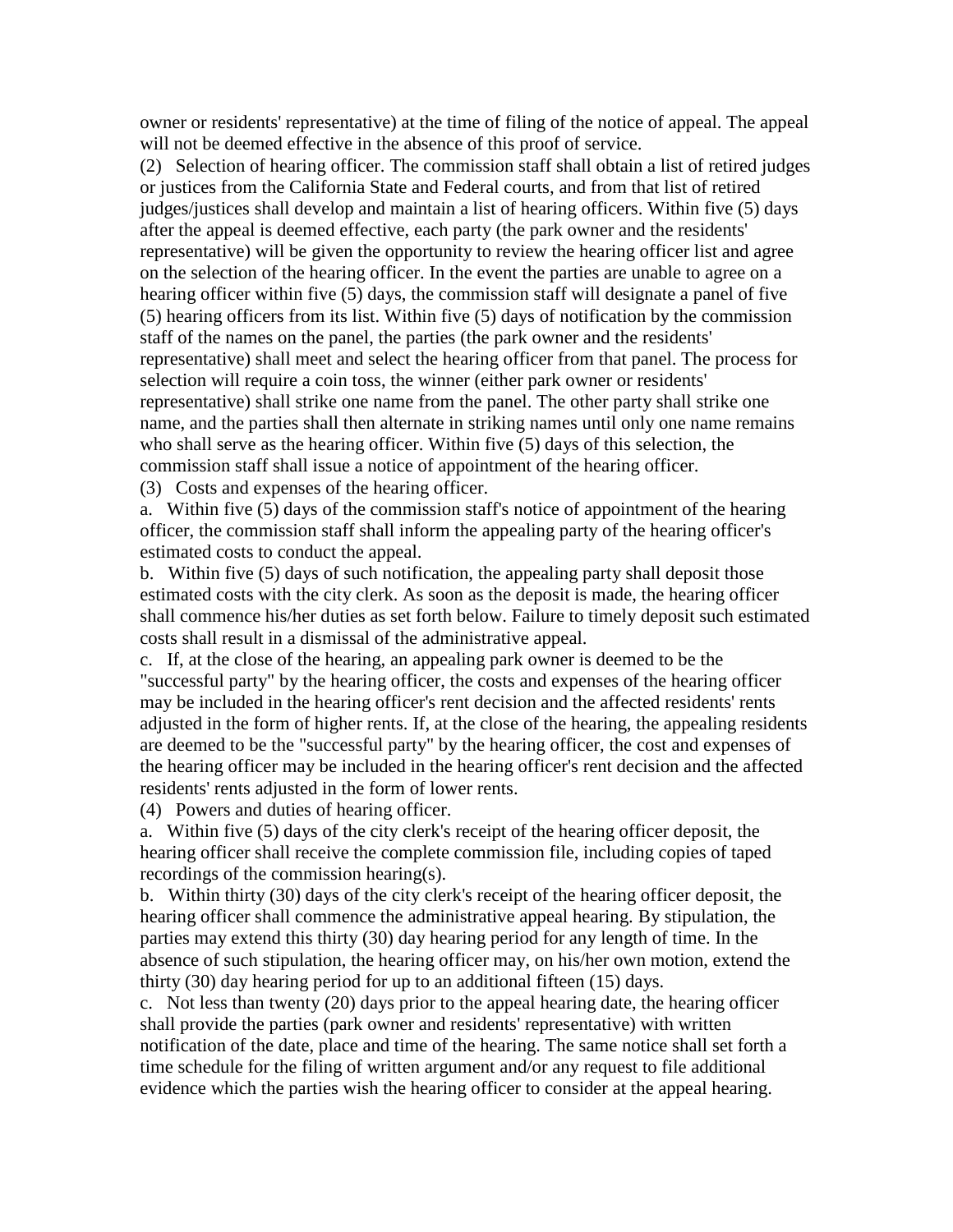d. The hearing officer shall exercise his/her independent judgement as to the "special adjustment" to be awarded and is not bound by the prior determinations, findings, or decision of the commission.

e. The hearing officer shall issue his/her decision including written findings and conclusions within ten (10) calendar days after the close of the hearing.

f. The decision of the hearing officer will be a final administrative decision and there shall be no remand to the commission for further proceedings.

g. Any party dissatisfied with the hearing officer's decision may seek judicial review in the superior court.

h. The commission and the city council may enter into a court settlement agreement that allows a park owner or affected residents the ability to apply, utilize, modify, or amend the provisions of section 16B.15(j) for any special adjustment decision of the commission which is not final as of the effective date of such agreement. For the purposes of this rule, a commission decisions is not final when it remains subject to review by a court of competent jurisdiction.

(Ord. No. 82-27, § 1, 6-23-82; Ord. No. 86-07, § 1.D, 2-26-86; Ord. No. 87-44, § 1.C, D, 12-2-87; Ord. No. 88-30, § 1.D, 8-10-88; Ord. No. 91-51, § 2(k), 11-13-91; Ord. No. 00- 176-1, §§ 2--4, 3-15-00; Ord. No. 01-410-1, §§ 11--15, 6-20-01)

Sec. 16B.16. Miscellaneous provisions.

(a) *Refusal of manufactured home resident to pay space rent.* A manufactured home resident may refuse to pay any space rent which is in violation of this chapter. Such a violation shall be a defense in any action brought to recover possession of a manufactured home space or to collect the illegally charged space rent.

(b) *Restraining or enjoining violations.* The City of Oceanside, manufactured home residents thereof, or manufactured home park owners therefor, may seek relief from the appropriate court to restrain or enjoin any violation of this chapter or the rules and regulations or decisions of the commission.

(c) *Suspension of provisions.*

(1) The provisions of this chapter shall remain in full force and effect unless and until the space vacancy rate of all manufactured home parks regulated hereunder, except as provided below, exceeds five (5) percent. The space vacancy rate shall be calculated by dividing the total number of rental spaces in the applicable parks into the total number of such spaces which are not occupied by manufactured homes. Parks which have not been in operation for more than two (2) years from the date of occupancy of the first manufactured home, not including manufactured homes occupied by park owners or employees thereof, shall not be included in the vacancy calculation.

(2) Upon recognition by the city council by resolution that the vacancy rate exceeds five (5) percent, the provisions of this chapter shall be suspended. The provisions shall be automatically reinstituted upon the adoption of a resolution by the city council declaring the vacancy rate to be five (5) percent or less.

(d) *Civil Code Section 798.17 and 798.21 exemptions.*

(1) Rental agreements between a park owner and resident which meet the criteria of Civil Code Section 798.17 are exempt from the rental rate restrictions of this chapter.